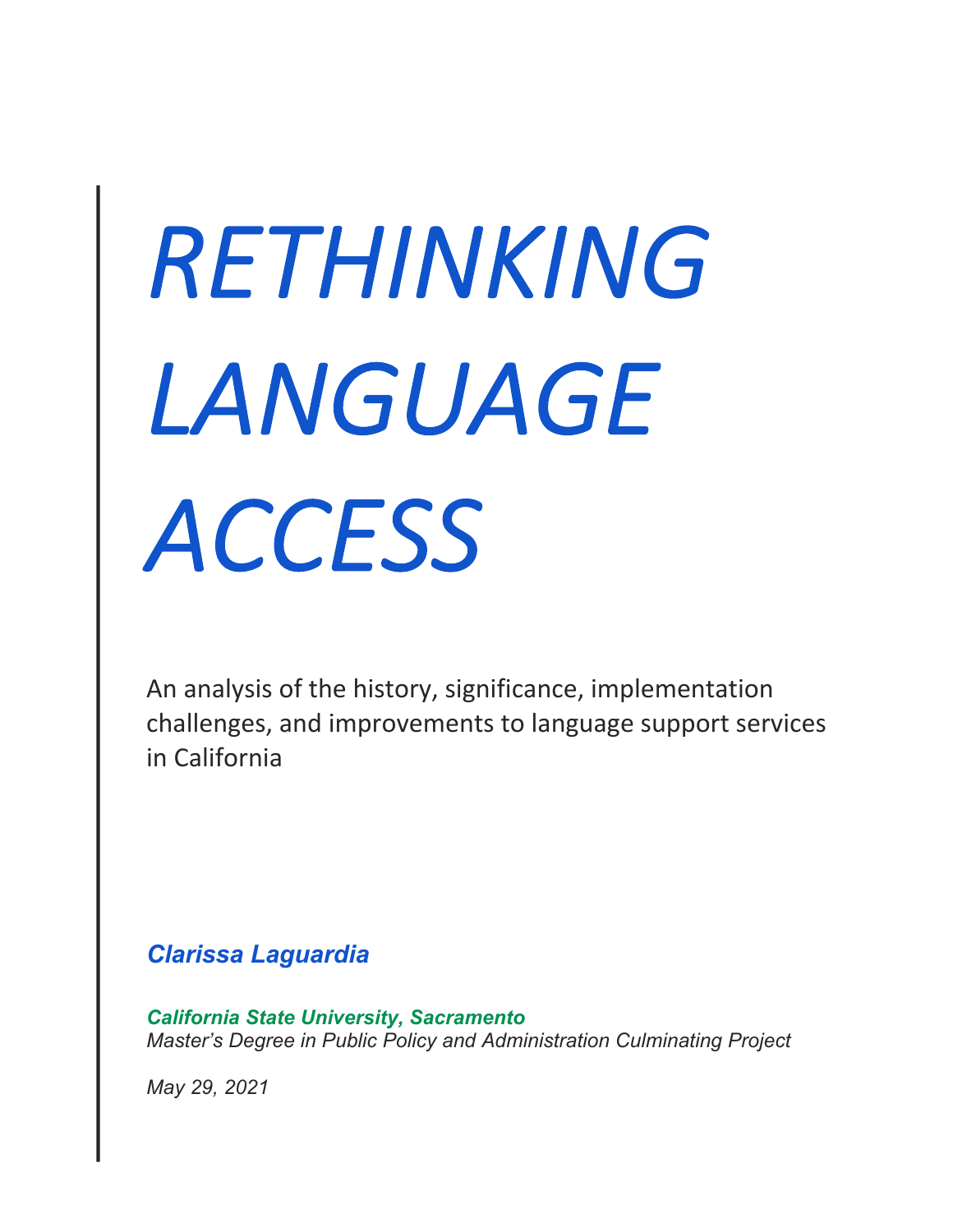# TABLE OF CONTENTS

| LANGUAGE ACCESS IS NOT NEW BUT LANGUAGE JUSTICE ADVOCATES ARE DRIVING THE     |  |
|-------------------------------------------------------------------------------|--|
|                                                                               |  |
|                                                                               |  |
| CHALLENGES AND SOLUTIONS TO COORDINATING LANGUAGE ACCESS IN CALIFORNIA 8      |  |
|                                                                               |  |
|                                                                               |  |
|                                                                               |  |
|                                                                               |  |
|                                                                               |  |
|                                                                               |  |
|                                                                               |  |
|                                                                               |  |
|                                                                               |  |
|                                                                               |  |
|                                                                               |  |
|                                                                               |  |
|                                                                               |  |
| THE MOST COMMON LAWS GOVERNING LANGUAGE ACCESS IN CALIFORNIA AND THE U.S.  32 |  |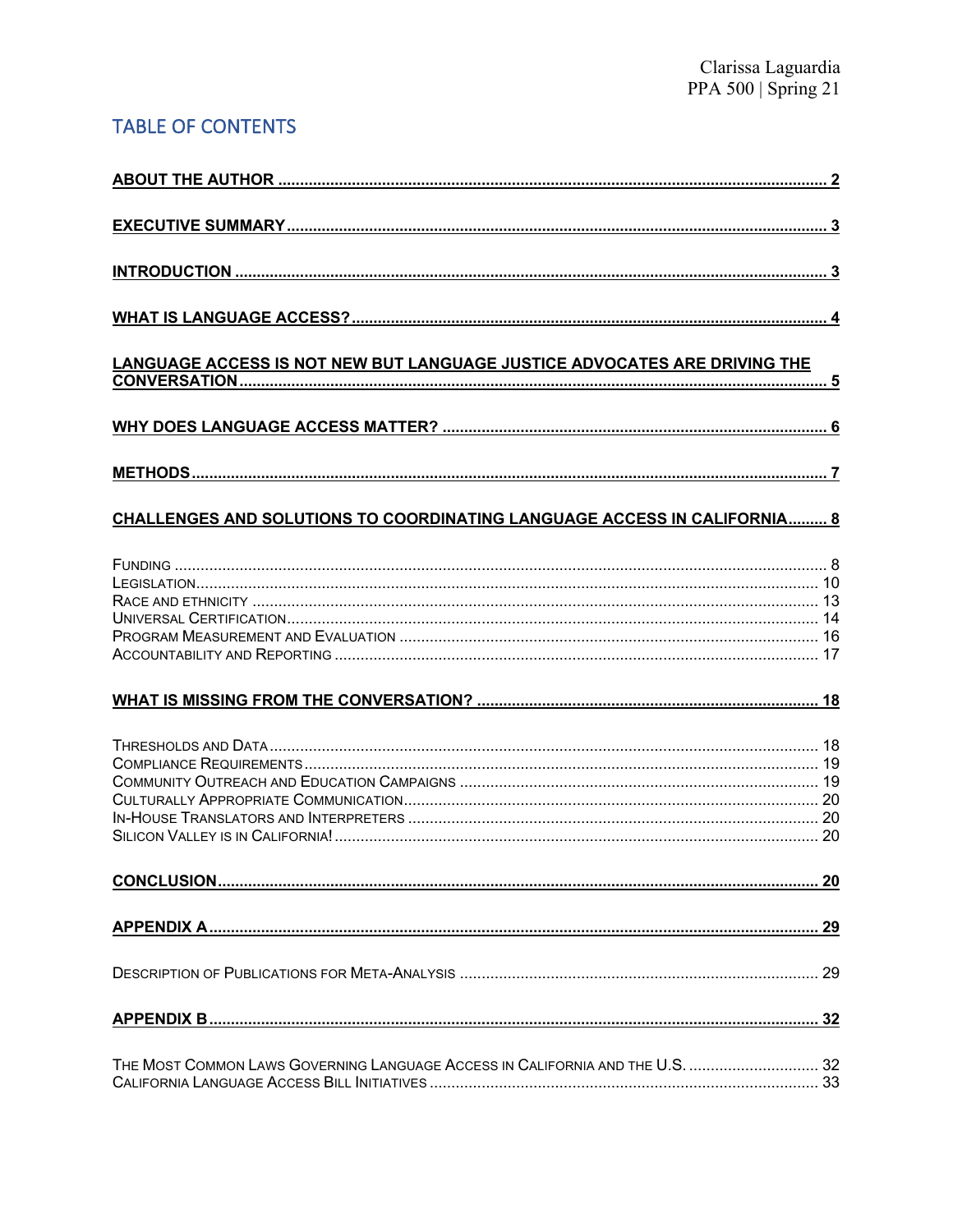*"The Legislature hereby finds and declares that the effective maintenance and development of a free and democratic society depends on the right and ability of its citizens and residents to communicate with their government and the right and ability of the government to communicate with them*." California Code, Government Code - GOV § 7291

 $\mathcal{L}_\text{max} = \mathcal{L}_\text{max} = \mathcal{L}_\text{max} = \mathcal{L}_\text{max} = \mathcal{L}_\text{max} = \mathcal{L}_\text{max} = \mathcal{L}_\text{max} = \mathcal{L}_\text{max} = \mathcal{L}_\text{max} = \mathcal{L}_\text{max} = \mathcal{L}_\text{max} = \mathcal{L}_\text{max} = \mathcal{L}_\text{max} = \mathcal{L}_\text{max} = \mathcal{L}_\text{max} = \mathcal{L}_\text{max} = \mathcal{L}_\text{max} = \mathcal{L}_\text{max} = \mathcal{$ 

# **ABOUT THE AUTHOR**

People often ask me why I am passionate about language accessibility. My response has evolved over the years, as has my role and level of expertise on the topic. I am one of relatively few people who have had the privilege and opportunity to experience being an immigrant and learning English as a second language late in life. Additionally, I worked persistently to acquire a fluency level of English sufficient to then become a translator and interpreter, helping other fellow non-English speakers. In my career, I have had the opportunity to work at an urban school district to help newcomers and limited proficient families and students. I worked at a large health system where it became further apparent that quality language services are vital. My experience is valuable and has motivated me on many levels. I can empathize with linguistic minorities and this guides my scholarly, professional, and community work.

For over a decade, I actively attended language industry conferences and took relevant translation and interpretation courses, I learned about core fundamentals such as the code of ethics and standards of practice that credible trained professionals abide by. I learned about the types of certifications and reputable organizations that support language access. I earned prestigious certifications from the National Board of Certified Interpreters and U.S. Department of State. I pursued a BA degree in intercultural communication from Sacramento State University and completed seminars on the theory and practice of intercultural communication from the Intercultural Research Institute in Milan, Italy. I later had the honor to serve as a Governor appointee when I was appointed by Governor Jerry Brown to serve as Language Access Manager for the California Complete Count – Census 2020 Office. In 2011, I started a small company to provide translation and interpretation services in the Sacramento region.

Throughout my career in the language access industry, I have observed and learned about the political and administrative fragmentation, lack of awareness, fiscal and political factors, and data gaps that influence the provision of language support services. Language services are about more than words—they are about making sense of entire cultures. I have concluded that the way we speak shapes the way we think. Culture and language go hand-in-hand. Translators and interpreters travel across cultural and linguistic borders. They must know the most basic and most sophisticated register of two or more languages. It is a superpower. This is how I know that language access cannot be taken lightly. Meaningful language access is not realized without quality. I have learned about the importance of training for those providing language services. I am writing this paper as part of my culminating project for a master's degree in Public Policy and Administration. I aim to leverage all of the above referenced experience and conduct a careful analysis of challenges of coordinating language accessibility in California.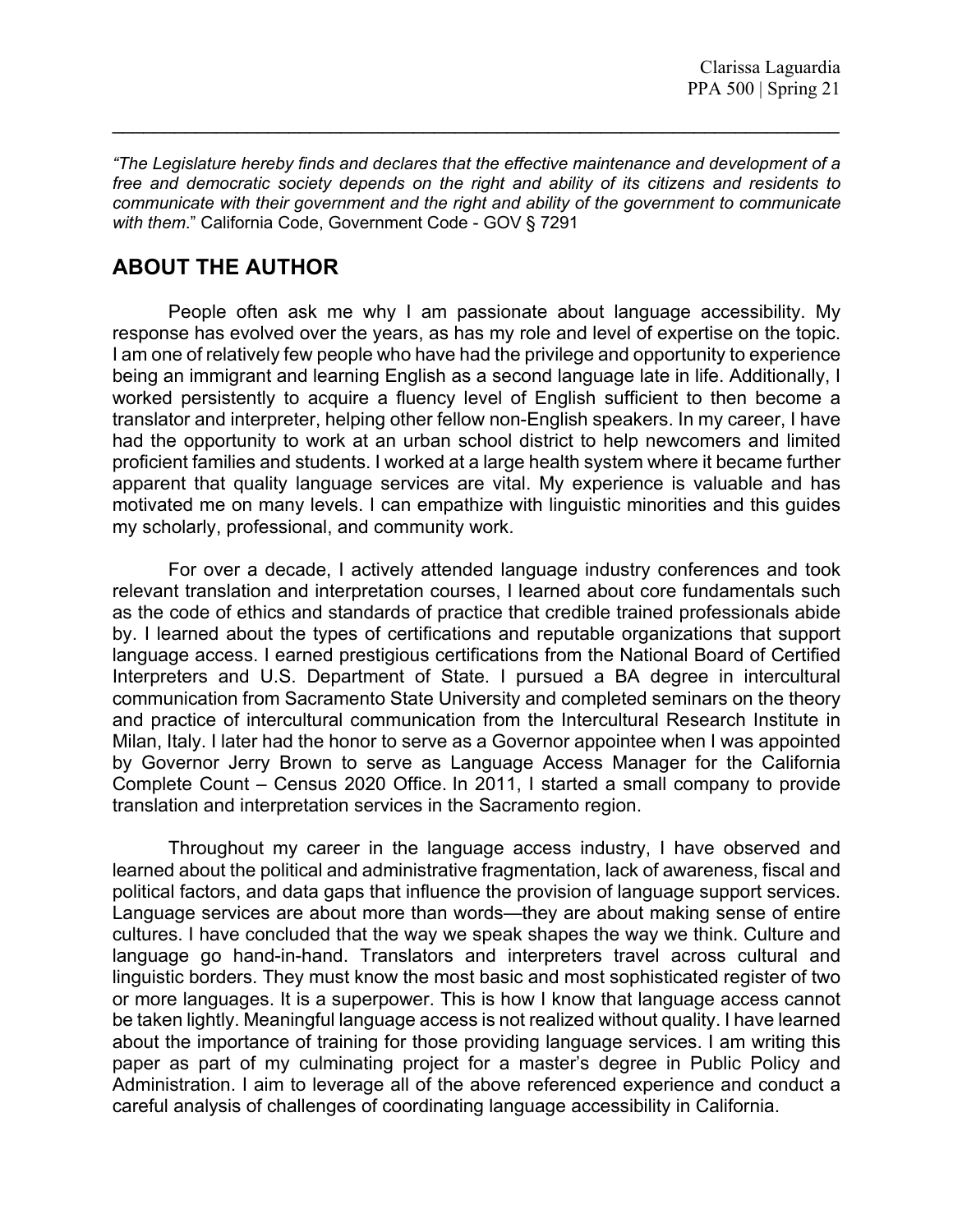# **EXECUTIVE SUMMARY**

California is home to the largest share of individuals with limited English proficiency (LEP) in the country. The State is home to roughly 7 million LEPs, which is equivalent to 19 percent of California's population. To help put these numbers in perspective, California's LEPs represent a share of 28 percent of the overall national LEP population, according to the most recent 2019 Census estimates. In 2015, the Census Bureau reported at least 350 languages are spoken in the U.S. and there are 185 different languages spoken in Los Angeles County alone.

A substantial number of LEP Californians who live, work, and pay taxes in their state are unable to communicate with their government and, likewise, the government is not able to communicate with a large segment of its residents. The communication barrier creates a subset of the population who is significantly cut off or excluded from mainstream society. LEPs are a protected class under state and federal laws.

Under Title VI of the Civil Rights Act of 1964 failure to provide language access represents discrimination on the basis of 'national origin'. The provision of language support services is, therefore, a civil right. Administrators at local, state, and federal levels of government are charged with delivering language support services to LEPs in their jurisdiction. Because LEPs have the same rights as monolingual English speakers to access public services and vital information, the provision of language access services is not optional. Language access are those services necessary to ensure LEPs have equal access to information and activities.

The legal mandates vary from county to county, state to state, and sector to sector. The lack of coordination in the delivery of language access services results in duplication of efforts, increased costs, and loose or unclear guidelines that are not enforceable. Too many laws that do not communicate with each other to regulate language access creates unpredictability in the quality and level of service. The lack of coordination of services negatively impacts recipients of services.

Although language access is not a new phenomenon, there is scant available research. In the course of this analysis and literature review, I found six common challenges related to the underlying challenges of implementing language access services in California. The six challenges are funding, legislation, race and ethnicity, universal certification, program measurement and evaluation, and accountability and reporting. In this paper, I provide a comprehensive analysis of the history and significance, challenges to implementation, and possible solutions to streamlining language support services in California.

# **INTRODUCTION**

Should the language you speak determine your mortality and quality of life? Unfortunately, this is the case for a substantial number of Californians who live, work, and pay taxes in their state. These individuals who have limited or no English proficiency are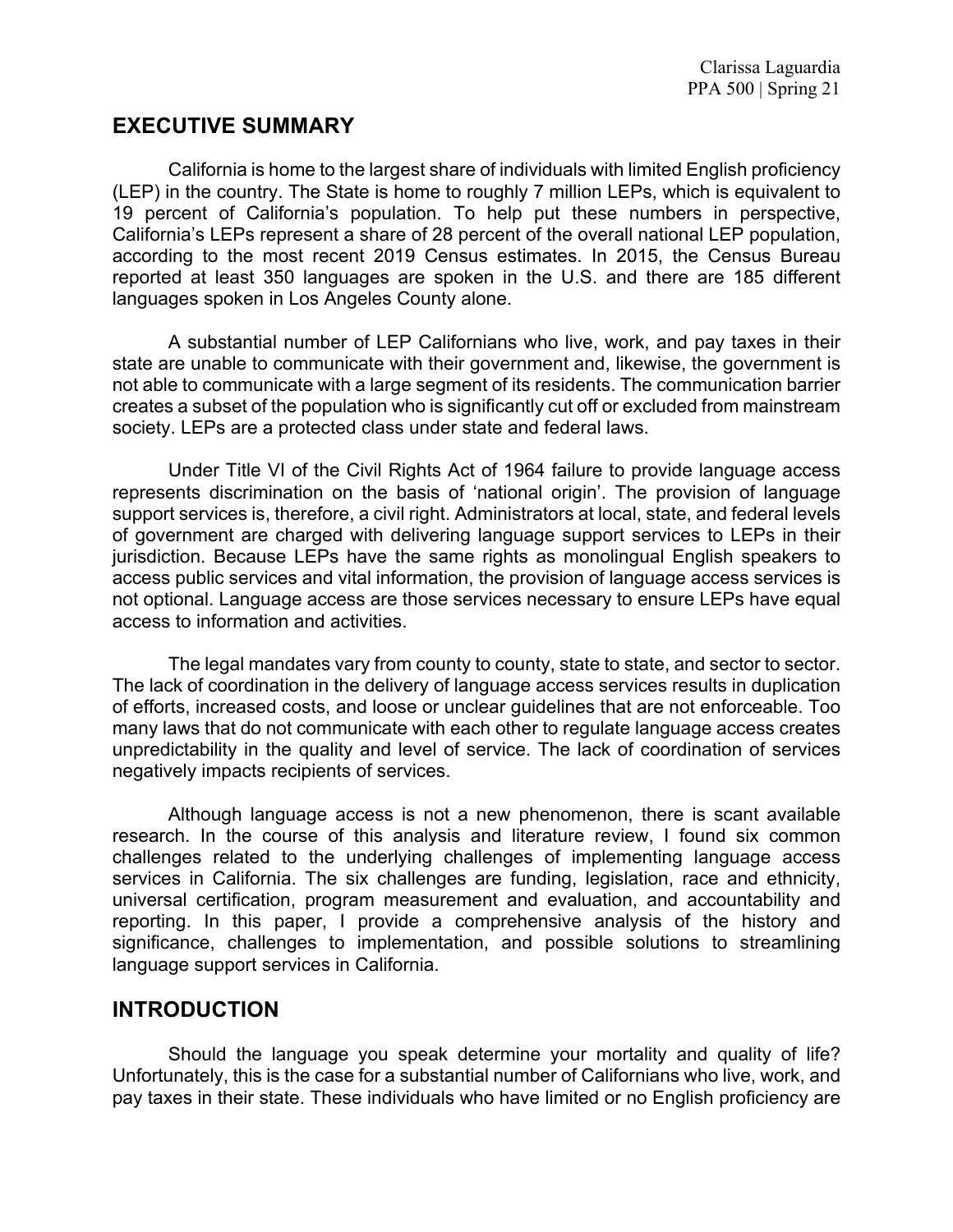known as Limited English Proficient (LEP). LEPs are unable to communicate with their government and, likewise, the government is not able to communicate with a large segment of its residents. The communication barrier creates a subset of the population who is significantly cut off or excluded from mainstream society. In this paper, I will focus on analyzing the challenges of coordinating language access in such a large and diverse state as California.

# **WHAT IS LANGUAGE ACCESS?**

Language access are those services necessary to ensure LEPs have equal access to vital information and activities. When and how these services are rendered is a complex issue requiring a multidisciplinary approach. The U.S. Census Bureau classifies individuals who speak a language other than English, as their primary language in the home, or speak English *less than very well* as Limited English Proficient or LEP1.

LEPs are a protected class under state and federal laws. The law says that failure to provide language access represents discrimination on the basis of 'national origin'. The provision of language support services is, therefore, a civil right. Administrators at local, state, and federal levels of government are charged with delivering language support services to LEPs in their jurisdiction. Because LEPs have the same rights as English only speakers to access public services and vital information, the provision of language access services is not optional.

However, the legal mandates vary from county to county, state to state, and sector to sector. The lack of coordination in the delivery of language access services results in duplication of efforts, increased costs, and loose or unclear guidelines that are not enforceable. Too many laws that do not communicate with each other to regulate language access creates unpredictability in the quality and level of service. The lack of coordination of services negatively impacts recipients of services. I will explain this in more detail later in the paper.

Administrators charged with the responsibility of creating and executing a language access plan may not have sufficient



 $1$  The U.S. Census Bureau (Census Bureau) collects self-reported language proficiency data in the American Community Survey every five years. There are two definitions of LEP according to the Census Bureau. An *LEP individual* is anyone 5 years and older who speaks English less than very well. An *LEP household* is one where no member 14 years old and over speaks only English at home or speaks a language other than English at home and speaks English very well.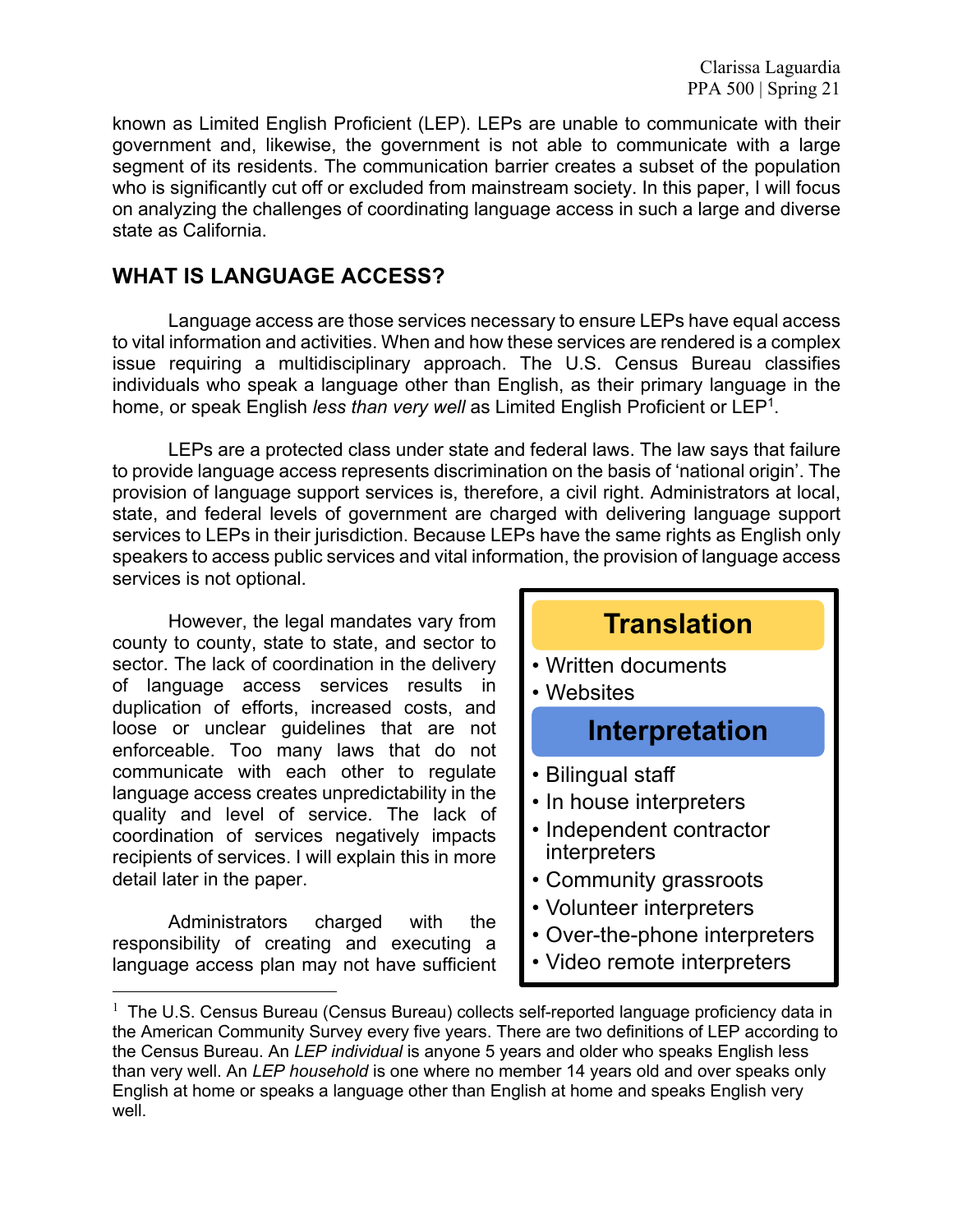guidance on how to comply. These managers have little incentive to comply for various reasons such as loose enforcement, limited resources, excessive responsibilities, incomplete data, or widespread organizational resistance to adapting to what may be perceived as a burden or nuisance.

The term *language access* encompasses, but it is not limited to, a variety of language support services such as translation of written materials, interpretation, multilingual websites, and bilingual over-the-phone or video support. The provision of language access makes it possible for LEP communities to learn about vital information related to emergencies and threats to health and public safety in their primary language (i.e., COVID-19, wildfires, etc.). All language access services fall under two overarching categories: translation and interpretation. However, in California, language access includes hiring bilingual staff<sup>2</sup> "wherever a substantial language community exceeds 5 percent of those served by a state agency that has 26 or more employees, the agency is required to have staff fluent in that language."

# **LANGUAGE ACCESS IS NOT NEW BUT LANGUAGE JUSTICE ADVOCATES ARE DRIVING THE CONVERSATION**

Language accessibility is not a recent development. Although laws around language access were enacted six decades ago, a decisive force has been the work of advocacy groups. The world and demographics have shifted but legislations have not changed much since the 60s. Lawsuits and complaint filings have raised the issue of *language justice* as well as shaped and provided clarity for both LEPs and publicly funded entities on the issue. Advocacy groups defending the civil rights of linguistic minorities have contributed to the amendment of existing laws, exerted political pressure, and actively engaged communities to raise awareness of the rights to which they are entitled. For example, the *Center for Participatory Change* created a *Language Justice Curriculum3* that can be used by organizations to create multilingual spaces where LEPs can fully participate.

The grassroots advocacy led to actions at the state level. In 2019, California invested over \$100 million, the largest amount in state history for census outreach efforts. The CA Census Office developed a groundbreaking language access plan. Initially, the State was to require subcontracting Community Based Organizations (CBOs) to provide language access in the top six languages spoken for each county/region. The limitation of a one-size-fits-all approach is that some metropolitan areas' overall share of LEP populations excluded was equivalent to the entire population of some smaller counties in rural or Northern California. Los Angeles county could skew the thresholds for the entire state due to its density. The end result was a methodology that consisted of the median number of only the LEP population in the state, a number/percentage threshold, and a *Safe Harbor*. A safe harbor is provision to safeguard smaller linguistic groups who do not

<sup>2</sup> https://www.calhr.ca.gov/Documents/ocr-bsp-language-survey-and-implementation-plan-report-2016-2017.pdf

<sup>3</sup> https://www.cpcwnc.org/lj-curriculum/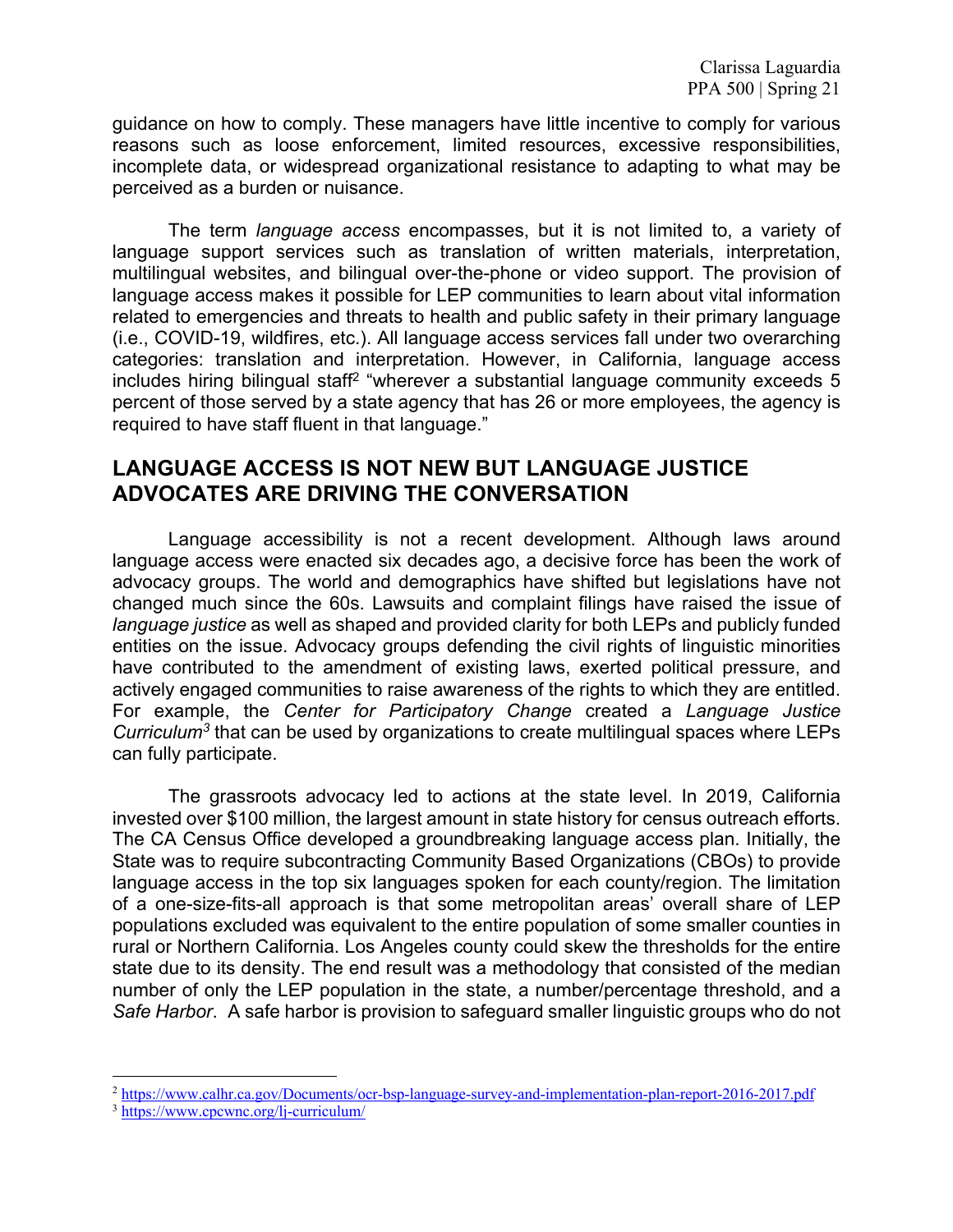meet the standard percentage or numeric threshold, it is a fixed number (i.e., 1,000 Mien speakers minimum).

# **WHY DOES LANGUAGE ACCESS MATTER?**

California is home to the largest share of LEPs in the country. The State is home to roughly 7 million LEPs, which is equivalent to 19 percent of California's population. The national figure is even greater at 25.6 million, which is equivalent to 8.4 percent of the overall U.S. population. To help put these numbers in perspective, California's LEPs represent a share of 28 percent of the overall national LEP population, according to the most recent 2019 Census estimates. One common misconception is that LEPs are all  $imm$  igrants. In fact, about 27 percent<sup>4</sup> of Californians are foreign born. Moreover, California enjoys the highest level of linguistic diversity. In 2015, the Census Bureau reported there are at least 350 languages spoken in the U.S. and there are 1855 different languages spoken in Los Angeles County.

# **California LEP Population** 2019 American Community Survey 5-year estimates from US Census Bureau 19.0% 81.0%

LEP Non-LEP

Research indicates diversity is a strong predictor of economic development. Diversity $6$  is said to foster creativity and promote the quest for novel information and perspectives, and lead to better decision making and problem solving. Diversity drives innovation and changes the way we think. How does California manage and leverage its diversity? What are the challenges of coordinating consistent language access for a large diverse state such as California?

<sup>4</sup> https://www.census.gov/quickfacts/fact/table/CA,US/POP815219

<sup>5</sup> https://www.census.gov/newsroom/press-releases/2015/cb15-185.html

<sup>&</sup>lt;sup>6</sup> https://greatergood.berkeley.edu/article/item/how\_diversity\_makes\_us\_smarter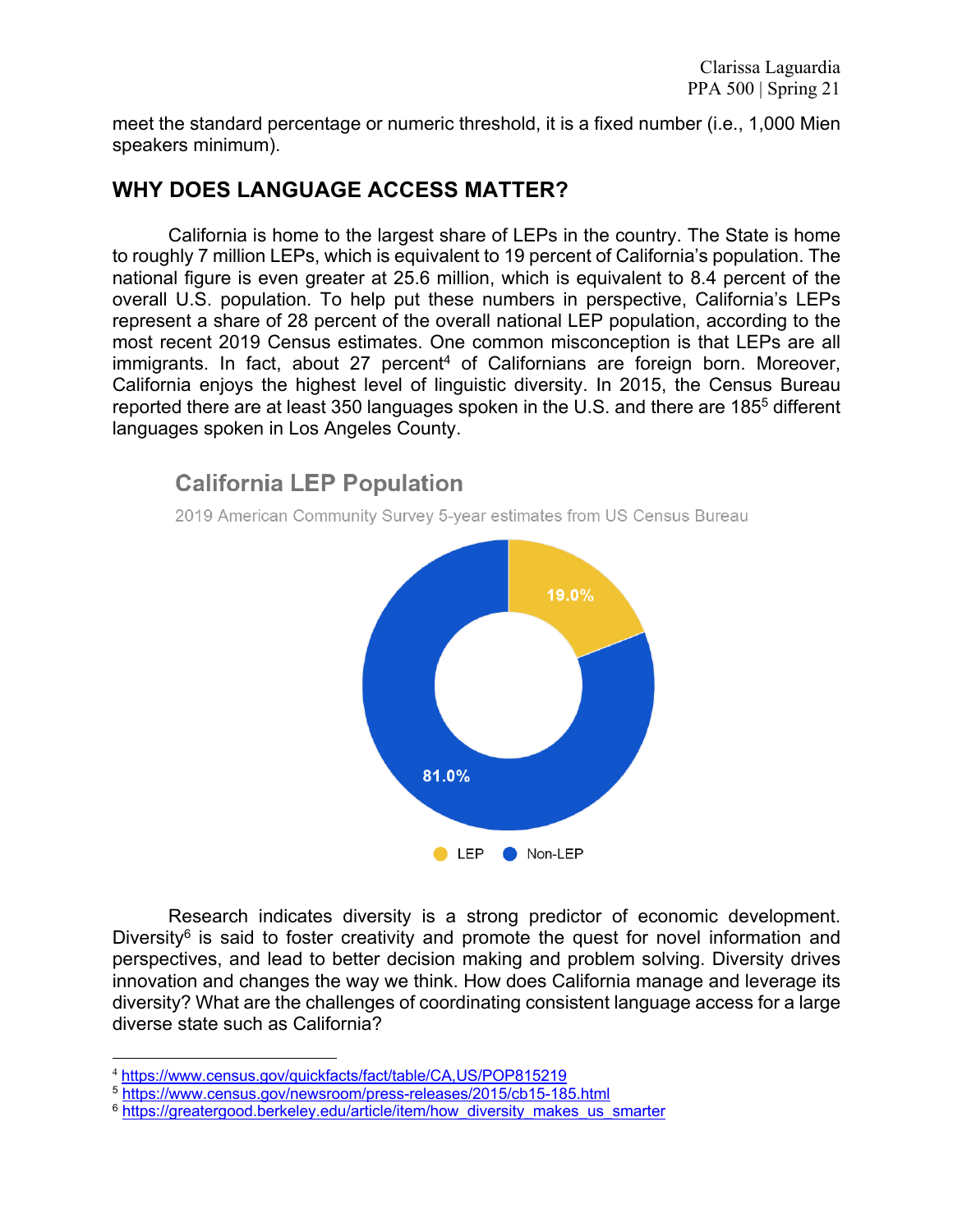In addition to language barriers, LEPs face stigma, discrimination, and systemic social disadvantages. LEPs can be both U.S. and foreign-born individuals who possess limited fluency in the English language. It is not uncommon for LEPs to speak some English but lack sufficient fluency to understand, speak, read, or write in English to take care of official business. Being unable to communicate freely can have negative consequences. A 2020 study in the Annals of Epidemiology7 found that COVID-19 diagnoses were associated with counties with greater monolingual Spanish speakers and also emphasized that occupational exposure plays a vital role in Latino COVID-19 cases and deaths.

**Think about going to the doctor without knowing whether someone will speak your language. What if you have an exchange with law enforcement but you are not fluent in English and do not understand what is happening? What if your child is struggling in school but you cannot communicate with their teacher? What if you are a victim of domestic violence? How do you find someone to help in your language?**

# **METHODS**

I wrote this paper using a meta-analysis. I reviewed different types of sources from relevant sectors, news media, and engaged in fact-finding interviews. In California, language access services are governed primarily by the Dymally-Alatorre Bilingual Services Act of 1973, Gov. Code §§ 7290 – 7298. I had the chance to interview John Hering, Manager of the Bilingual Services Program at California Department of Human Resources (CalHR), about the challenges of coordinating language access efforts in California. Mr. Hering leads the Bilingual Services Program (BSP) statewide, a state program that provides oversight and guidance as required by the Dymally-Alatorre Bilingual Services Act.

Additionally, I collected the insights from Elena Morrow, Manager, Medical Interpreting Services at UC Davis Health System in Sacramento. Ms. Morrow has decades of experience in the language access industry in various capacities as an interpreter and manager. UC Davis' Health System has the largest interpreter department in Northern California with translators and interpreter in over 16 languages. She serves on the Language Accessibility Advisory Committee for the Sacramento County Elections office. I attempted to conduct an interview with a federal representative, but they were unable to provide comment. However, they recommended the same guidance documents I reviewed.

For a more detailed description of sources used for this paper, please see APPENDIX A.

<sup>7</sup> Risk for COVID-19 infection and death among Latinos in the United States: examining heterogeneity in transmission dynamics https://www.sciencedirect.com/science/article/abs/pii/S1047279720302672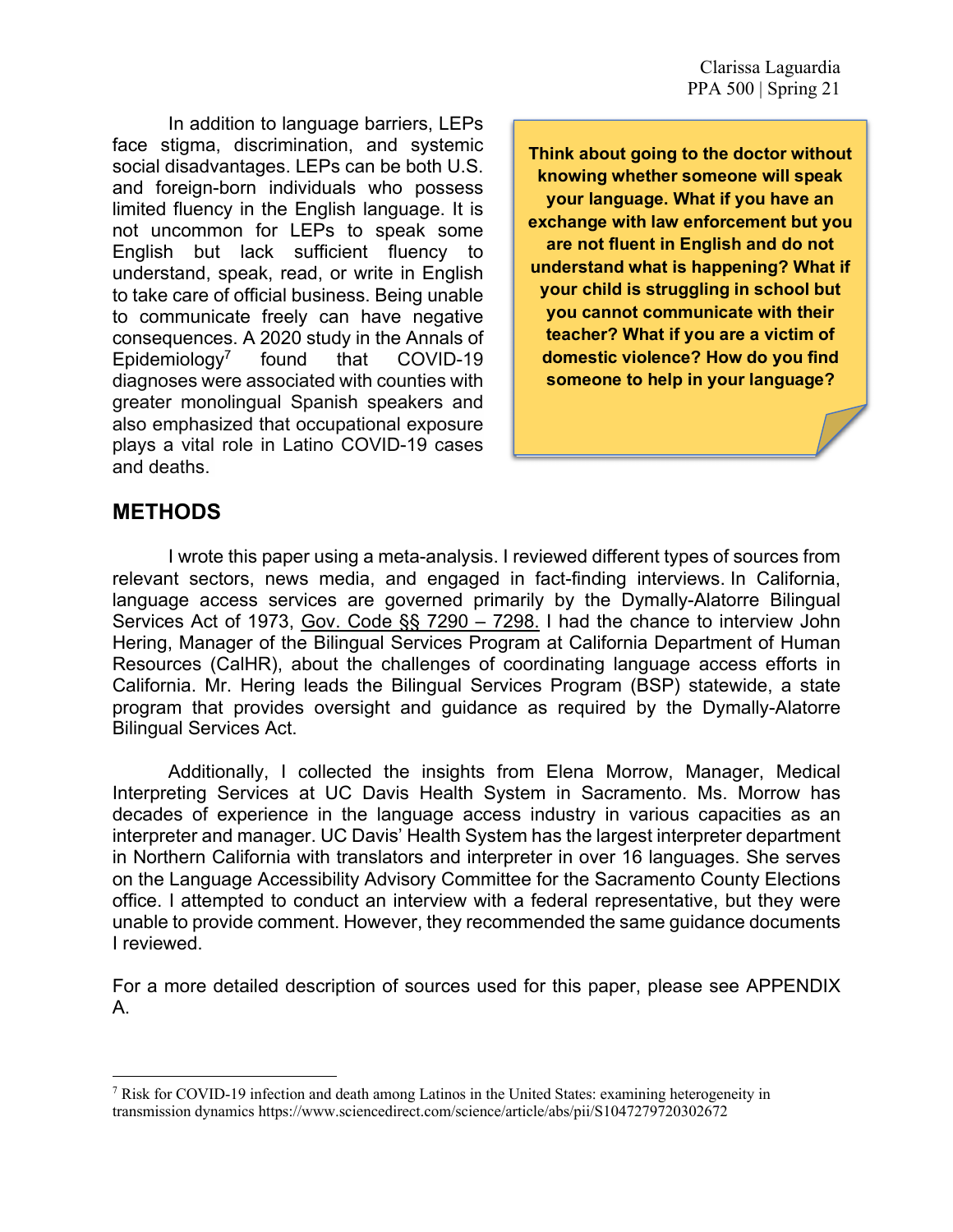| <b>Table 1</b>                                               |                           |
|--------------------------------------------------------------|---------------------------|
| <b>Type</b>                                                  | <b>Number of Articles</b> |
| <b>Local and State Government</b>                            | 15                        |
| <b>Federal Government</b>                                    | 20                        |
| <b>Medical Journal Articles</b>                              | 11                        |
| <b>Court and Legal Research</b>                              | 9                         |
| Fact finding interview with California Subject Matter Expert | 2                         |
| Fact finding interview with Federal Subject Matter Expert    | 1 - Declined interview    |
| <b>Industry Specific Organizations</b>                       | 5                         |
| Non-Profit/Advocacy                                          | 12                        |
| Non-Partisan Research Reports                                | 3                         |
| <b>Academic Research</b>                                     | 3                         |
| <b>News Articles</b>                                         | 6                         |

# **CHALLENGES AND SOLUTIONS TO COORDINATING LANGUAGE ACCESS IN CALIFORNIA**

Language access is not new to healthcare providers and those in the justice system. Heads of hospitals and courts have known and studied language accessibility over several decades. Challenges in the coordination of language access are not industry exclusive. The Dymally-Alatorre Bilingual Services Act requires state agencies and local governments serving a substantial number of LEPs to employ qualified bilingual staff in public contact positions and translate documents explaining services into LEP's primary language. The 'substantial number of non-English speaking people' threshold is met when speakers of any given language comprise 5 percent or more of the people served.

Research and reports between produced by court and medical experts reveal common roadblocks across industries and sectors. In the literature review phase, I identified six primary challenges, described in more detail below. The challenges are funding, legislation, race and ethnicity, universal certification, program measurement and evaluation, and accountability and reporting.

# *Funding*

Most of the sources reviewed for this paper and the fact-finding interview point to funding as a core issue impacting the delivery of language accessibility services. When agencies are asked to do more with the same amount of money it is understandably challenging. For instance, local government and state agencies have to hire additional bilingual staff, training staff, contracting interpreters and translators, pay ethnic media, and invest in new software and technology. It is costly to develop and oversee an operation for which there is little precedent.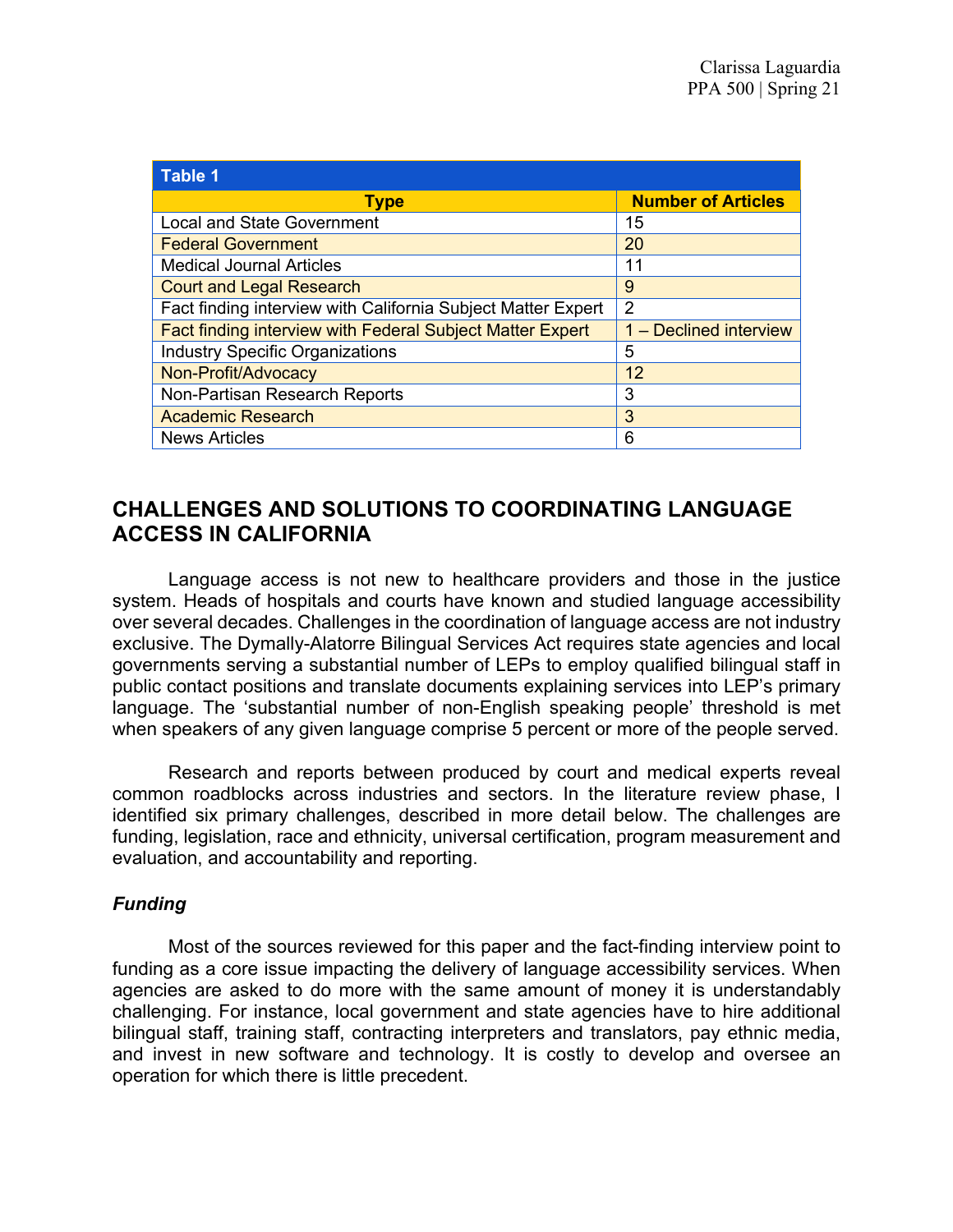Mrs. Morrow reported concerns regarding funding. She mentioned that language services in healthcare are not funded by state or federal government dedicated dollars. Language access services are required by a number of laws, bills, executive orders, but only one of the mandates in California spells out funding for language services, that is SB 853 of 2010 pertaining to commercial health insurance paying for interpreters for their LEP members. For the rest of patients, with or without insurance, hospitals must find ways to pay for language services on their own.

Mr. Hering shared similar concerns over funding. It is increasingly challenging for state agencies to provide services in a digital era. It is difficult to invest in new technologies when there are always many competing priorities. Hiring bilingual stuff is also difficult due to budgetary and capacity limitations. Establishing more streamlined systems could help reduce costs and increase efficiency.

| <b>Challenge</b>             | <b>Solutions/Actions</b>                                                                                                                                                                                                                                                                                                                                                                                                                                          | <b>Limitations and special</b><br>considerations                                                                                                                                                                                                                                                                                                                                                                                                                                                                                |
|------------------------------|-------------------------------------------------------------------------------------------------------------------------------------------------------------------------------------------------------------------------------------------------------------------------------------------------------------------------------------------------------------------------------------------------------------------------------------------------------------------|---------------------------------------------------------------------------------------------------------------------------------------------------------------------------------------------------------------------------------------------------------------------------------------------------------------------------------------------------------------------------------------------------------------------------------------------------------------------------------------------------------------------------------|
| <b>Not enough</b><br>funding | Leverage technology<br>advancements:<br><b>Translation Memory Tools,</b><br><b>Computer Assisted</b><br><b>Translation, and Machine</b><br><b>Translation can</b><br>automatically translate<br>content in seconds.<br>Remote interpretation is a<br>$\bullet$<br>mode of interpretation that<br>has also been on the rise<br>prior to COVID-19. This<br>may involve over-the-phone<br>interpretation (OPI) or Video<br><b>Remote interpretation</b><br>$(VRI)$ . | Agencies would still need a<br>human translator to review<br>documents for minor edits. This<br>approach saves money,<br>increases efficiency, quality,<br>accuracy, and consistency.<br>Whenever hiring linguists, take<br>steps to ensure a bilingual<br>holds training/certification from<br>a state, federal, or national<br>entity. For example, hiring<br>remote interpreters is<br>convenient, but you want to<br>ensure these interpreters are<br>trained on protocols, standards,<br>relevant laws (i.e., HIPAA), etc. |
|                              | Avoid duplication of efforts:<br>Do not pay for the same<br>$\bullet$<br>thing twice. Administrators<br>can share materials with<br>other groups or agencies<br>and consider crowdsourcing<br>or establishing a clearing<br>house. For example,<br>templates which counties<br>can adapt and customize<br>would avoid each of the 58<br>counties spending funds to                                                                                                | For the sharing of materials, a<br>Language Access Coordinator<br>and support staff could help<br>filter low quality translations and<br>help keep an organized flow.                                                                                                                                                                                                                                                                                                                                                           |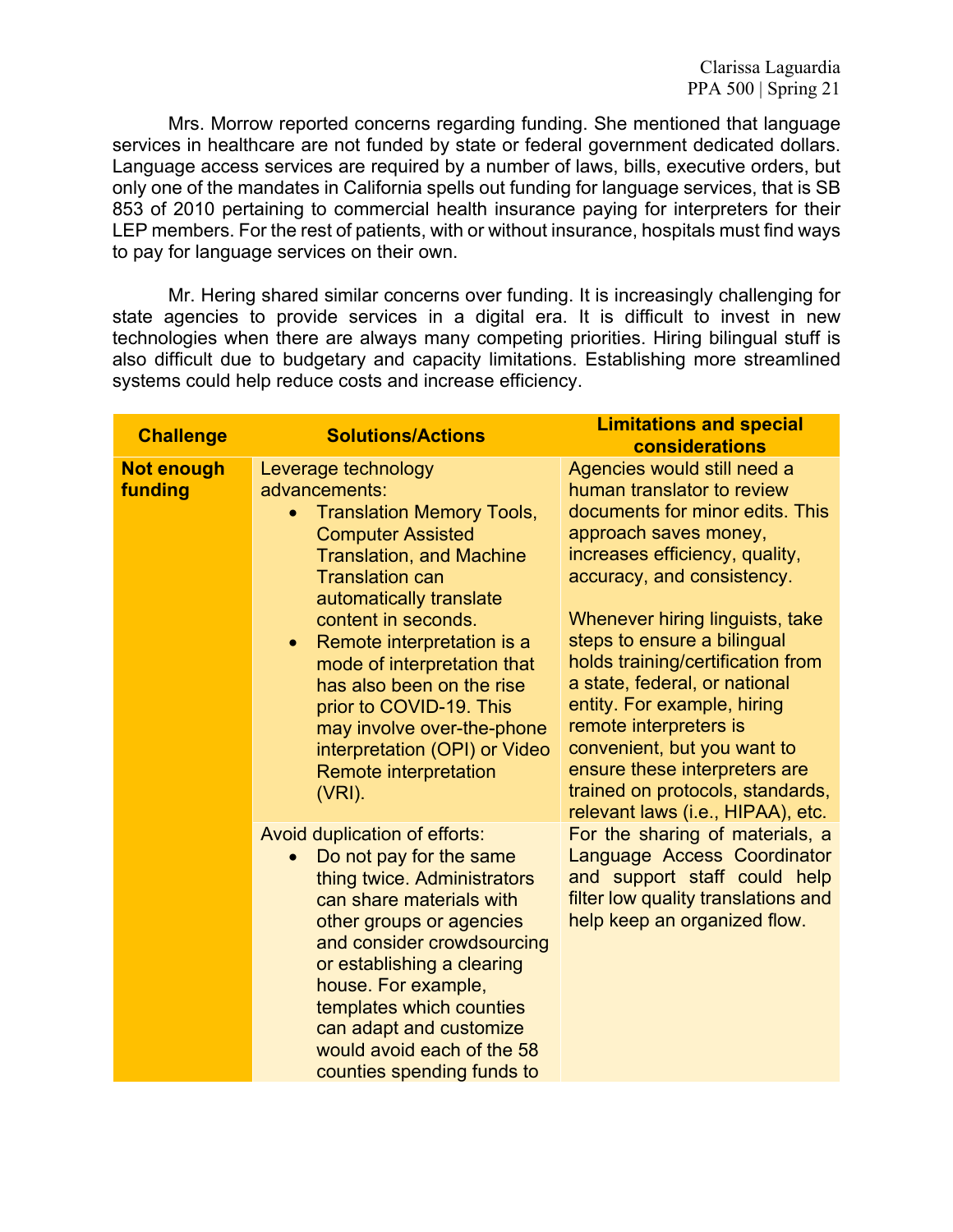| translate agendas, flyers,<br>etc.                                                                                                                                                                                                                                                                                                                                                                                                                                                                                       |                                          |
|--------------------------------------------------------------------------------------------------------------------------------------------------------------------------------------------------------------------------------------------------------------------------------------------------------------------------------------------------------------------------------------------------------------------------------------------------------------------------------------------------------------------------|------------------------------------------|
| Leverage human capital:<br>Administrators should take<br>steps to train staff to<br>properly act as interpreters<br>for non-medical or legal<br>encounters.<br>Leverage community<br>$\bullet$<br>organizations and view<br>them as allies rather than<br>an obstacle or nuisance.<br>• One existing model to<br>explore is the SF language<br>access ordinance <sup>8</sup> and<br>language access network <sup>9</sup> .<br>Administrators might also<br>$\bullet$<br>contract with ethnic media<br>in strategic ways. | Fiscal and human capital (staff<br>time) |
| Dedicated language access budget<br>items<br>For example, Mrs. Morrow<br>$\bullet$<br>suggested there should be a<br>separate reimbursement by<br>the state/federal government<br>for language services to<br>healthcare facilities because<br>communication is a safety<br>issue in healthcare. It is not<br>currently viewed as such.<br>ASL, closed captioning, deaf<br>interpreter services should<br>be reimbursed as services to<br>the disabled community.                                                        |                                          |

# *Legislation*

In my review of existing literature, I found that there is a pressing need to not only implement and enforce current statutes, but it is also imperative to enact new legislations. Programs charged with language access are, in some instances, understaffed, underfunded, and experience high turnover. Mr. Hering also pointed to a limited administrative continuity or institutional knowledge to pull from due to leadership changes.

<sup>8</sup> https://sfgov.org/oceia//compliance-reports

<sup>&</sup>lt;sup>9</sup> https://caasf.org/language-access-network/#:~:text=The%20Language%20Access%20Network%20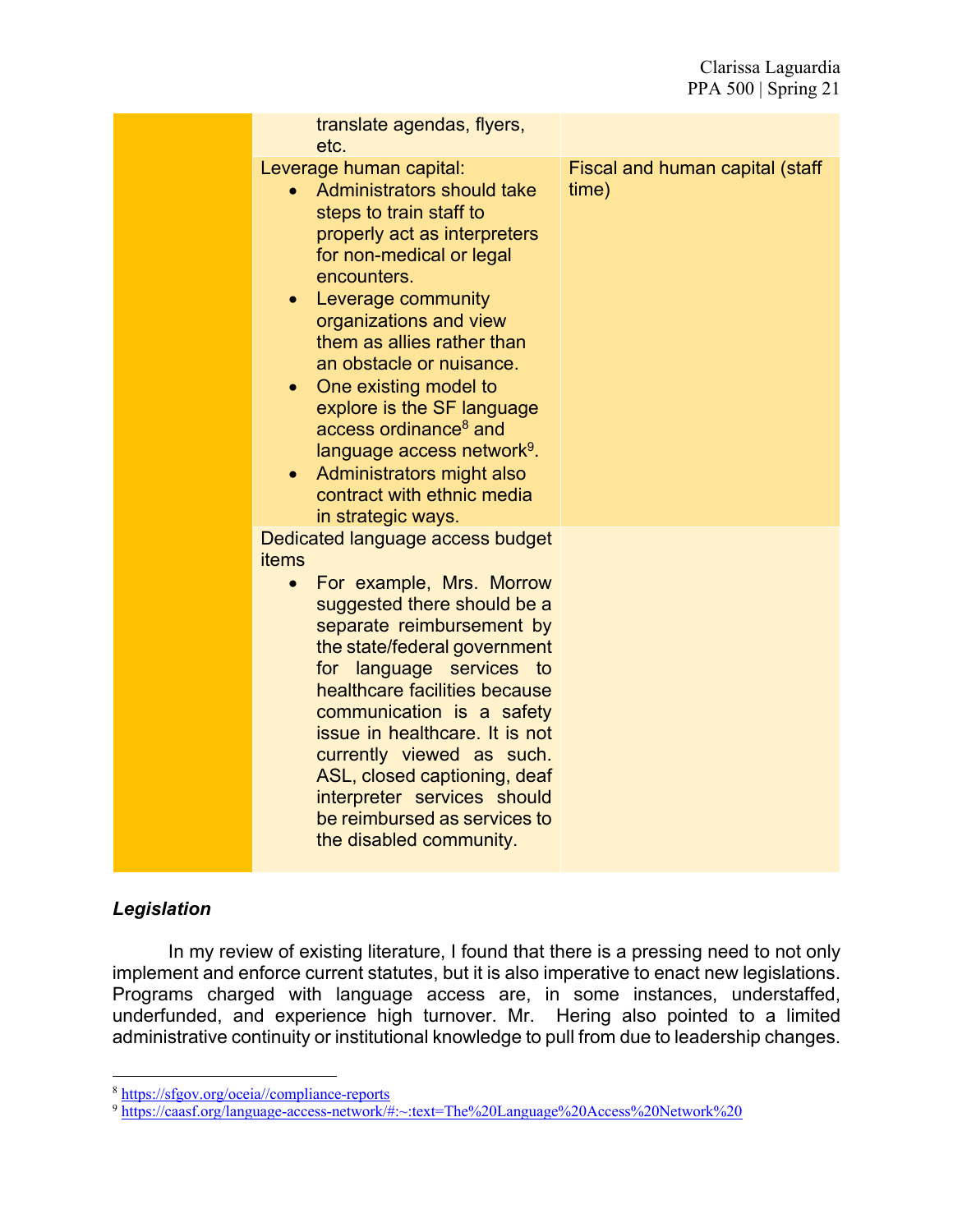Due to the variability of leadership commitment and knowledge on the topic, some managers are not aware of their responsibility to provide language access and, likewise, LEPs are not always aware of their rights.

Language accessibility is routinely lost in a sea of competing priorities. For example, there have been several failed attempts to amend the Dymally-Alatorre Bilingual Services Act since 1973. California legislators have introduced language access bills on a rolling basis over the last few decades with little to no success. However, each time a new bill has been introduced, it is not significantly different from previous iterations. Additional limitations for California legislators are federal mandates and the fact that language access laws vary from state to state.

The lack of universally accepted laws results in a patchwork of legal obligations which vary from state-to-state, from language-to-language, from condition-to-condition, and from institution-to-institution. Laws vary in scope and impact, leaving key areas unprotected. A state may mandate translation of information about cancer but not mandate such services related to abortion, HIV, etc., depending on the political ideology of the ruling majority.

At the national level, for example, a new administration can set the pace for initiatives. In 2018 Attorney General Jeff Sessions under the Trump Administration rescinded 24 guidance documents for language access prohibiting the Department from making rules without following the procedures required by Congress. In contrast, in 2011, Attorney General Eric Holder under the Obama Administration wrote a memorandum to heads of agencies communicating the Federal Government's Renewed Commitment to Language Accessibility.

The differing levels of requirements depend on whether an agency is state or federally funded, or both. In some cases, agencies may receive various streams of funding. Consequently, there are disparities across institutions and variability in services. California has differing laws for state agencies. There may be more specific language access laws for elections and government programs (i.e., Medi-Cal, Medicaid, welfare, etc.) that require public contact.

In California, government units are required to self-report in a survey every other year, where they collect data for a period of ten days. When it comes to Federal funding, all recipients of federal dollars are required to observe Title VI of the Civil Rights Act, and if they pass down funds to states or local governments, those recipients would be bound by the same requirements. The same principle applies to any program or activity funded by state tax dollars; they are bound by the Dymally-Alatorre Bilingual Services Act of 1973.

California is the state with the most language access laws in the nation. Thresholds, be it figures or percentages, are helpful to some extent but pose limitations as well. More specifically, only a limited number of laws specify a threshold (number or percentage) that triggers language access and a list of actions, such as translating a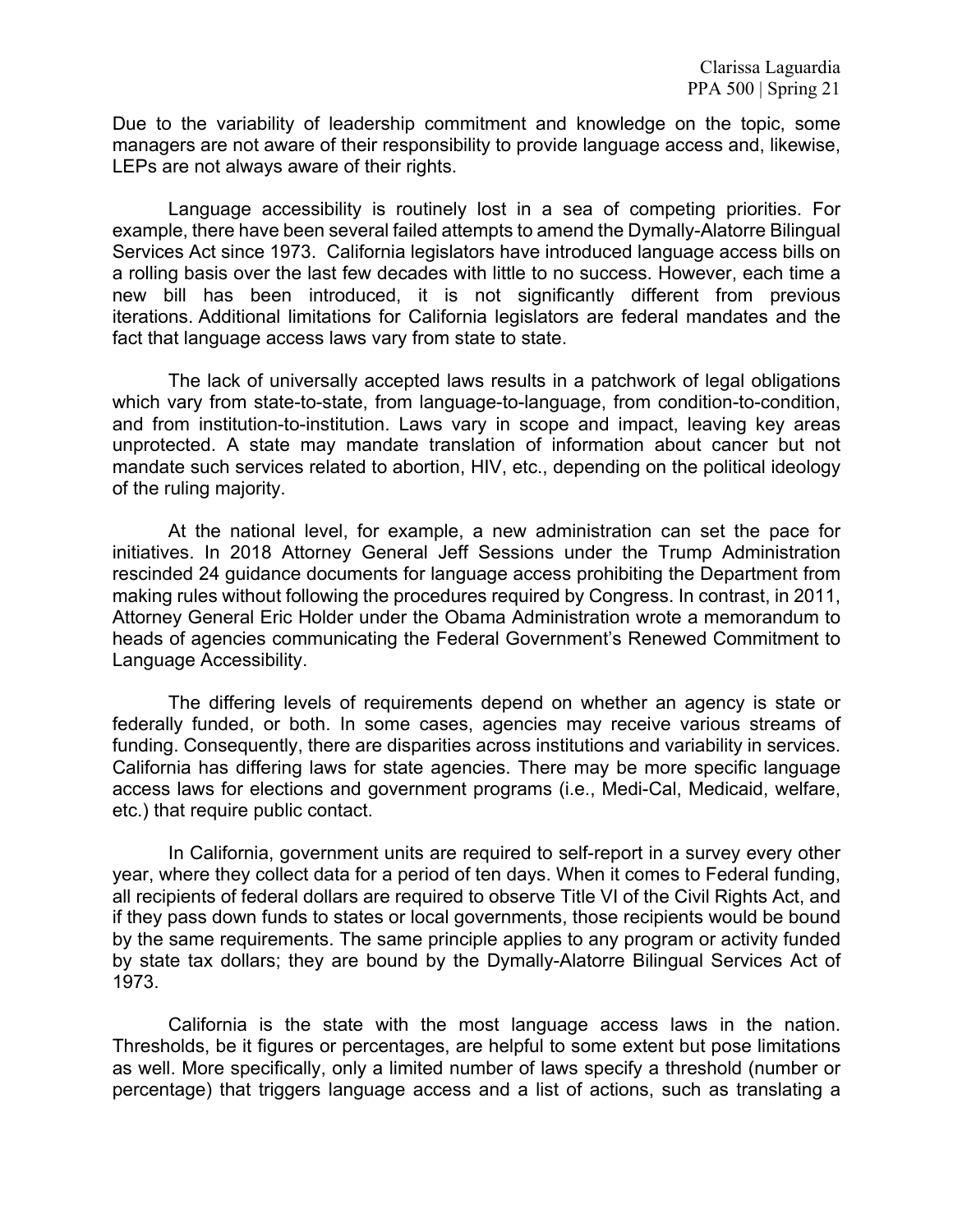website or offering a 24-hour phone hotline. Numerous legal and advocacy publications by subject matter experts suggest there is a consensus on the need to address gray areas in the language access laws, which are too vague and easily open to interpretation. For example, relevant laws say, "reasonable efforts" or "meaningful communication" in reference to language access. To the general public such phrases can be interpreted in more than one way. I was able to find one official definition that can serve as a starting point.

The Refugee Health Technical Assistance Center defines *meaningful access10* as "language assistance that results in accurate, timely, and effective communication at no cost to the LEP individual." The office is funded by the U.S. Refugee Resettlement Office and The Refugee and Immigrant Health Program, Massachusetts Department of Public Health. An updated U.S. Department of Homeland Security Language Access Plan further specifies, "for LEP individuals, meaningful access denotes access that is not significantly restricted, delayed or inferior as compared to programs or activities provided to English proficient individuals."

For a list of most common laws governing language access in California and nationwide see APPENDIX B.

| <b>Challenge/s</b>                                                                             | <b>Solutions/Actions</b>                                                                                                     | <b>Limitations and special</b><br>considerations                                                                                        |
|------------------------------------------------------------------------------------------------|------------------------------------------------------------------------------------------------------------------------------|-----------------------------------------------------------------------------------------------------------------------------------------|
| <b>Legislations were</b><br>introduced too long<br>ago and need to be                          | Leverage existing institutional<br>knowledge                                                                                 | Sectors who do not<br>collaborate organically could<br>benefit from <i>nudging</i> .                                                    |
| revised or replaced<br>There are too many<br><b>competing priorities</b><br>There is a lack of | Listen to experts<br>To fix language<br>access, you need<br>people who<br>understand the ins and<br>outs of its complexities | There is a limited supply of<br>experts.                                                                                                |
| clear unified<br>guidance from state<br>government                                             | Invest in further research                                                                                                   | Research should be<br>strategic.                                                                                                        |
|                                                                                                | Create a multi-state<br>consortium.                                                                                          | Determining who leads the<br>consortium can require<br>intervention. Each state has<br>their own set of laws ruling<br>language access. |
|                                                                                                | Provide clear guidance for<br>implementation.                                                                                | This may require new<br>legislative measures.                                                                                           |
|                                                                                                | <b>Create manager and</b><br>coordinator positions at state<br>level.                                                        | California has more than 100<br>language access statutes or<br>regulations that clarify or                                              |

<sup>10</sup> https://refugeehealthta.org/access-to-care/language-access/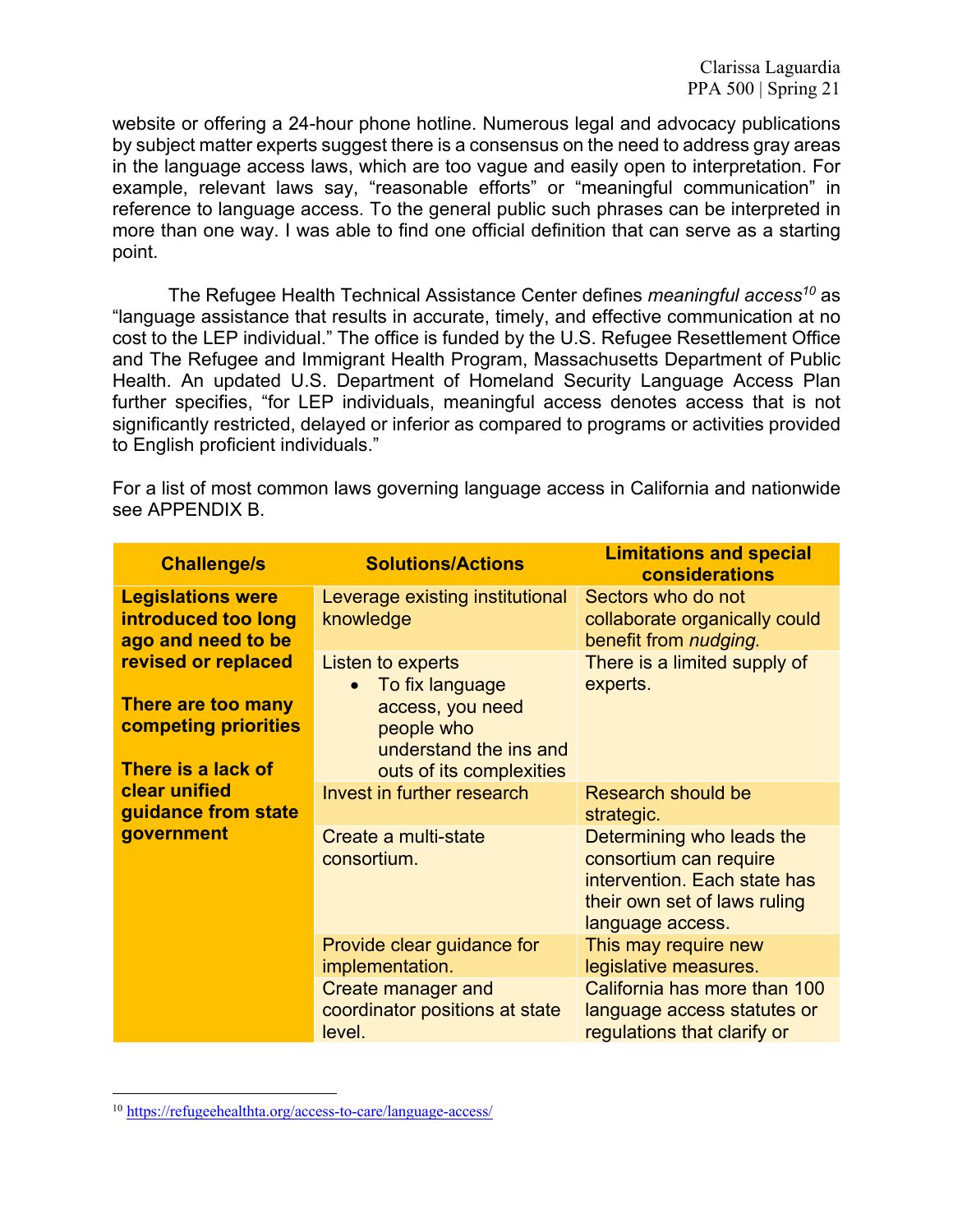|                                                                                                                                 | broaden federal<br>requirements.              |
|---------------------------------------------------------------------------------------------------------------------------------|-----------------------------------------------|
| Streamline language access<br>laws in California                                                                                | Legislative implications                      |
| Incentivize cities and<br>counties to work with CBOs<br>in strategic ways without<br>compromising accountability<br>and quality | <b>Fiscal and legislative</b><br>implications |

# *Race and ethnicity*

Linguistically isolated populations experience disparate adverse health and economic outcomes due to their inability to freely and equitably access and utilize public services that are available to the general public. Without language accessibility, a large segment of the population is unable to enjoy the same civil rights protections afforded to all other citizens. Language barriers exacerbate LEPs access to life-saving information. In 2021, research published by a *Journal of the American Medical Association11* (JAMA) underscored the various social and demographic factors linked to higher incidence (21.7% higher) and mortality (16.9% higher) rates of COVID-19. These factors include limited English proficiency, race, and disability.

Speaking English *less than very well* is a status that intersects with multiple barriers such as cultural, economic, and other social determinants of health. There is also a stigma attached to being a monolingual non-English speaker. Often times, having an accent<sup>12</sup> or not speaking the language can lead to racial profiling or discrimination. LEPs do not know about their right to an interpreter in many instances. LEPs may also experience other barriers such as low literacy rates that exacerbate the language barrier. In 2019, the San Joaquin Census Research Project<sup>13</sup> found that  $65\%$  of Latinos in the San Joaquin Valley have elementary or middle school education in their native language.

Race and ethnicity are a challenge category because treating everyone the same and failing to provide language access constitutes facially neutral policies/practices. *Facially neutral policies* or practices are those that treat English-only speakers and LEPs the same, but negatively affect LEPs. These practices result in *disparate impact* or discrimination for the LEP protected class on the basis of 'national origin'. Disparate harm is a term used for discrimination that is unintentional. Language barriers result in exclusion from public programs, delays or denials in services, and inaccurate or incomplete information. This gap in access has real life consequences for everyone involved, including non-LEPs. Not only is it a violation of the law, but language barriers prevent LEPs from fully integrating and contributing to society. Take for example, an LEP parent who is unable to be involved in their child's education because they cannot freely

<sup>12</sup> https://www.pbs.org/newshour/show/we-stigmatize-accents-but-language-belongs-to-everyone

<sup>11</sup> https://www.languagemagazine.com/2021/02/21/study-highlights-importance-of-language-accessservices-during-pandemic/

<sup>&</sup>lt;sup>13</sup> https://www.shfcenter.org/assets/SJVHF/SJVCRP\_Survey\_Findings\_Report\_011819\_Web.pdf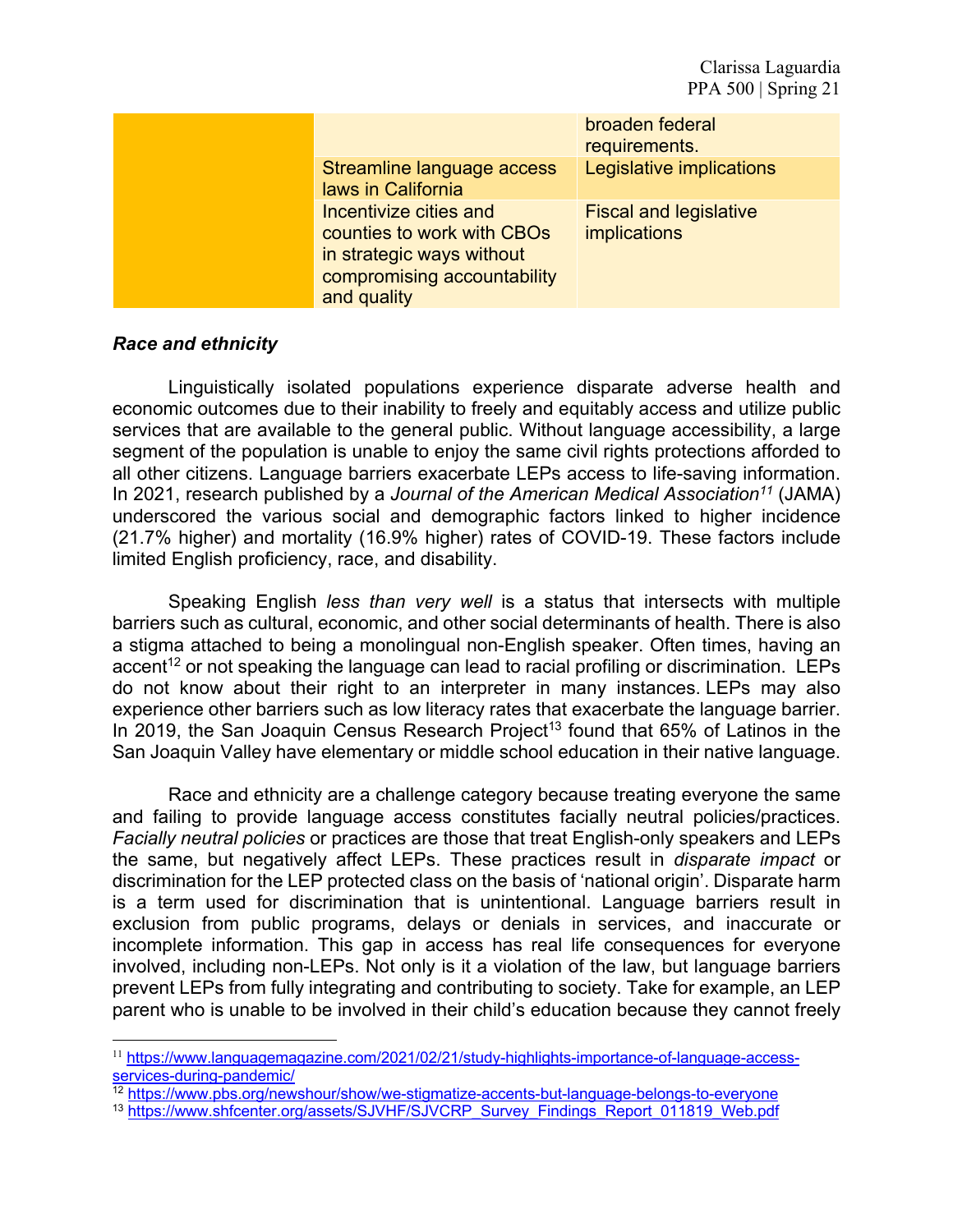communicate with teachers and other school staff. Another example of how language access affects entire communities became more obvious with COVID-19. Hundreds of news articles in 2020 reported cases where LEPs did not know about the pandemic, did not know where to go for services, or how to prevent the spread. Getting the information to linguistically isolated communities became a public health issue with life-or-death consequences.

A study titled *Racial/Ethnic Differences In COVID-19 Screening, Hospitalization, and Mortality in Southeast Wisconsin* showed the way structural racism influences environmental exposures for people of color, the biological consequences of those exposures, *access to information* about health, and health outcomes themselves. Blacks and Hispanics are three times more likely to test positive for COVID-19 and two times more likely to die from it. Social factors contribute to poorer health in minorities; thus, hospitalization and mortality rates are higher in these populations.

| <b>Challenge/s</b>                                                                                                                                                                                              | <b>Solutions/Actions</b>                                                                                                                                                                                                                                                                                                                                            | <b>Limitations and special</b><br>considerations                                                                                                                                                                                                                                                 |
|-----------------------------------------------------------------------------------------------------------------------------------------------------------------------------------------------------------------|---------------------------------------------------------------------------------------------------------------------------------------------------------------------------------------------------------------------------------------------------------------------------------------------------------------------------------------------------------------------|--------------------------------------------------------------------------------------------------------------------------------------------------------------------------------------------------------------------------------------------------------------------------------------------------|
| <b>Race and ethnicity</b><br>are a challenge<br>category because<br>treating everyone<br>the same and<br>failing to provide<br>language access<br><b>constitutes facially</b><br>neutral<br>policies/practices. | Incorporate new policies that<br>address structural racism to<br>mitigate disparities<br>For example, HHS<br>$\bullet$<br><b>Office of Minority Health</b><br>issued Cultural and<br>Linguistically<br>Appropriate Services <sup>14</sup><br>(CLAS) OR Using a<br><b>Health Equity Lens in</b><br>the Transportation and<br>Quality Strategy <sup>15</sup><br>(TQS) | Agreement for public and<br>private sector as to how to<br>best address this issue. Pay<br>attention to whose voice is<br>elevated in this conversation.<br>Who gets to decide<br>what appropriate<br>services are? What<br>represents culturally<br>and linguistically<br>appropriate services? |
|                                                                                                                                                                                                                 | Hire staff that is representative<br>of LEP communities                                                                                                                                                                                                                                                                                                             | Ensure decision makers are<br><b>of</b><br>the<br>representative<br>populations directly<br>being<br>impacted.                                                                                                                                                                                   |

#### *Universal Certification*

Another major roadblock to cohesive and coordinated language access is the lack of a universally accepted standard to measure interpreter qualifications and abilities. There is no agreement as to how much training is appropriate and there are no universally accepted benchmarks by which to judge the proficiency of interpreters in California or

<sup>&</sup>lt;sup>14</sup> https://thinkculturalhealth.hhs.gov/assets/pdfs/EnhancedNationalCLASStandards.pdf

<sup>15</sup> https://www.oregon.gov/oha/HPA/dsi-tc/Documents/TQS-Health-Equity-Lens-Guidance.pdf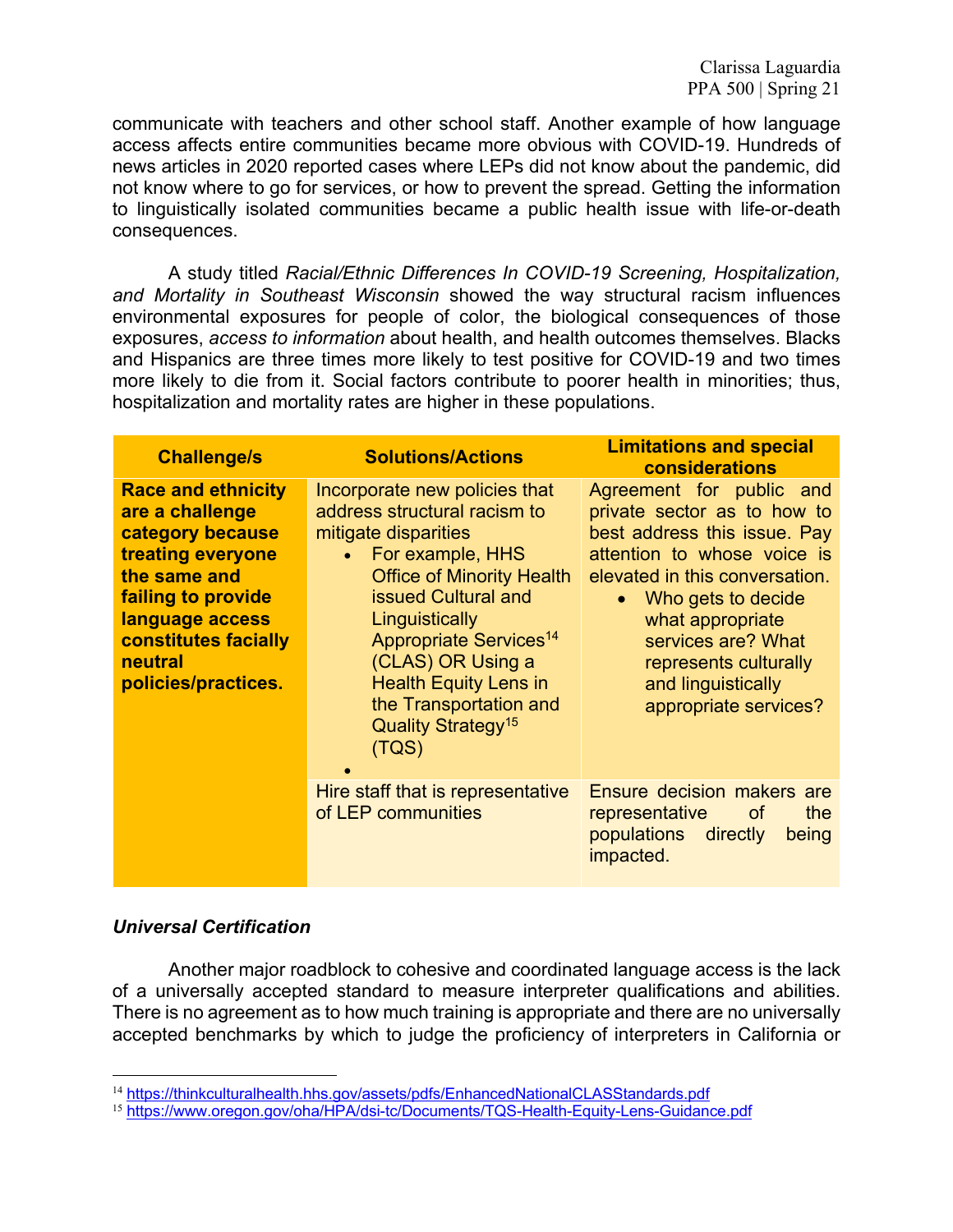nationwide. Conveying meaning from one language to another requires an unusual command of the language. Bilingual staff is routinely pulled to perform translation or interpretation work without additional pay, particularly those frequently engaging in public contact such as front office staff.

Interpreter competency is a core component for meaningful communication to take place. Any form of communication facilitated by *ad hoc* interpreters (i.e., family, friends, or untrained bilinguals) is likely to contain errors and have adverse far-reaching consequences. Being bilingual is only a minimum first step. The knowledge of terminology, code of ethics, and standards of practice are of the utmost importance. Interpreters need to know their role in an encounter and be familiar with particular laws they must abide by. For example, medical interpreters receive in-depth training about the intricacies of the Health Insurance Portability and Accountability Act (HIPAA).

There are no formal uniform protocols to notify LEPs of their rights to an interpreter or in-language support/resources. Using bilingual staff who are not certified/trained can represent a liability. To give you an idea, an 18-year-old baseball player was taken to a South Florida hospital in a coma. Family members used the word '*intoxicado'* when speaking about the patient. Though *'intoxicado'* and '*intoxicated'* may sound similar, they are deeply different in meaning. In Spanish, *'intoxicado'* simply means you ingested something that made you sick. Medical staff quickly jumped to the diagnosis of drug overdose. A few days later, the health team realized Willie Ramirez had a bleeding in the brain. Mr. Ramirez suffered lasting consequences. He ended up quadriplegic as a result of a miscommunication and the case settled for 71 million<sup>16</sup>.

The Robert Wood Johnson Foundation (RWJF) funded sites of *Hablamos Juntos*. This is a 10-million multi-year study to improve access to healthcare for LEP Latinos and explore cost-effective ways for healthcare organizations to provide language access services. The study found interpreter proficiency standards were not clearly specified. Another finding was that in-house interpreter jobs tended to be low-wage jobs with little in the way of career advancement. Another point was how other staff members regarded interpreters and paid them little respect. The research suggested there is little incentive to invest in a college education or a highly specialized program to get a low-wage job as an in-house interpreter. This study focused on medical interpreters of a particular program. There are elite positions that a select few interpreters reach such as working at the United Nations or European Union<sup>17</sup> where salaries range between USD 70,000-94,000.

There is a perception of low incentives to join the profession, which results in limited capacity in certain languages. Increasing the interpreter workforce represents another major challenge. There are not enough interpreters and translators to meet California's demands. Efforts to attract, train, retain, and better compensate interpreters

<sup>&</sup>lt;sup>16</sup> https://www.shfcenter.org/assets/SJVHF/SJVCRP\_Survey\_Findings\_Report\_011819\_Web.pdf <sup>17</sup> https://www.europarl.europa.eu/interpretation/en/the-

interpreter.html#:~:text=The%20European%20Parliament%20uses%20staff,Personnel%20Selection%20Office%20( EPSO).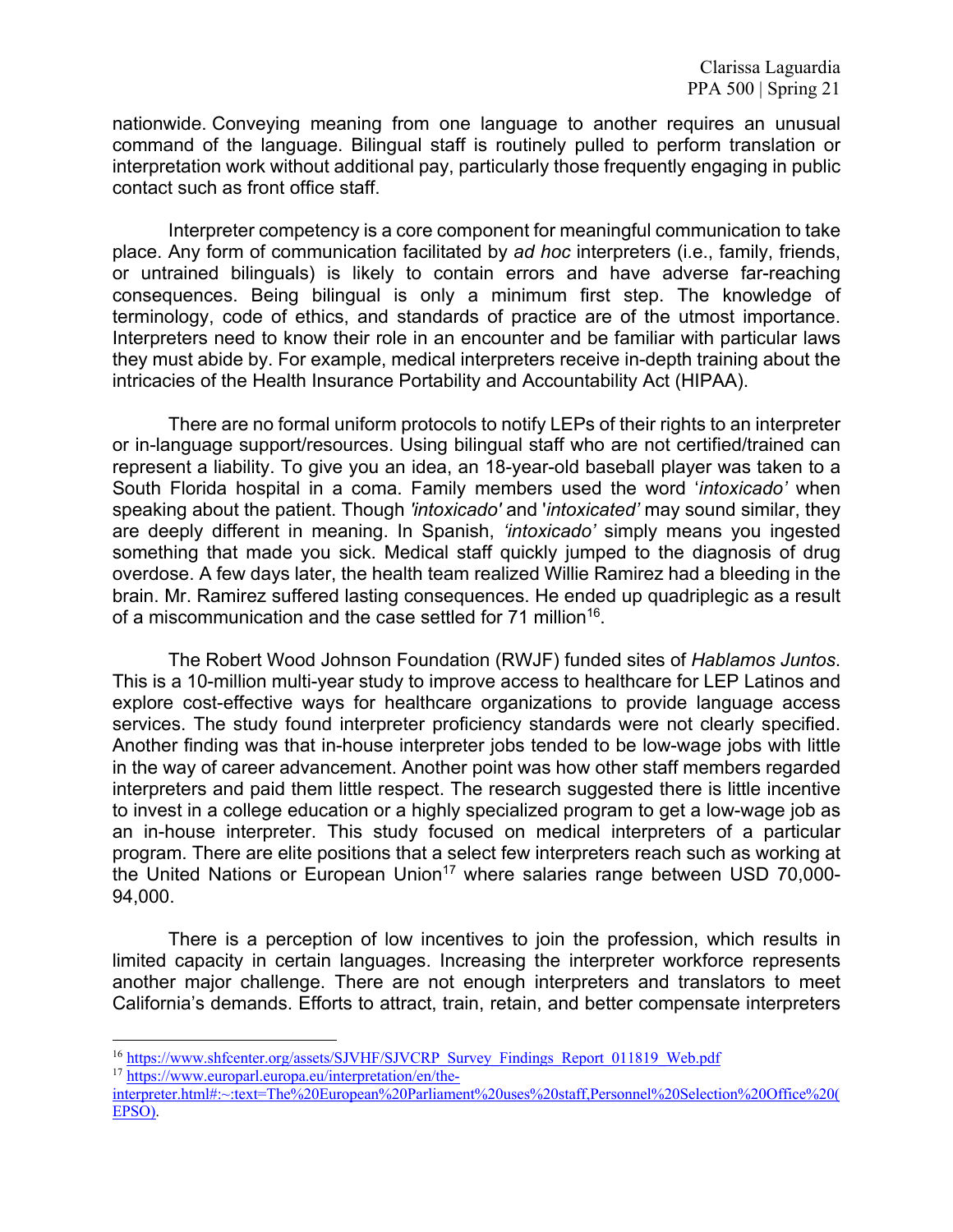have not succeeded in expanding the pool of trained professional interpreters. The use of *ad hoc* interpreters can have terrible consequences for LEPs (i.e., jeopardize a court's ability to guarantee due process, result in longer hospital stays and greater risk of medical complications due to difficulty understanding instructions, etc.).

There is no federal or state standard for governing certification for interpreters. Certainly, there is a short list of certifications available: state court, federal court, and two medical interpreter certifications. There is not one certification that is accepted by all government units in California. For translators, a certification is obtained and available only via the *American Translators Association*.

Professional standards, roles, ethics, and expectations for interpreters are as variable as the laws themselves. For example, the National Council on Interpreting in Health Care developed *National Standards of Practice for Interpreters in Healthcare,* but these have not been adopted across sectors. There are existing standards or certifications that could be used as models. Coordination and streamlining of interpreter/translator certifications across state lines could help improve access and expand the supply pool. This could be especially important for the increasing number of languages of lesser diffusion such as indigenous languages in California, which may not have a written system.

Certification is a mechanism to assure the quality of interpreting. A standard certification can guarantee that meaningful communication takes place as intended by the law. There is no universally accepted certification at the state or federal level. Translators, those who perform written work, can become certified via the American Translators Association (ATA). Interpreter certifications are available for state and federal courts. Medical interpreters can seek certification via the National Board of Certification for Medical Interpreters (NBCMI) or the Certification Commission for Healthcare Interpreters (CCHI). However, agencies should avoid certification exams that are too stringent and have too high of an expectation because it may further shrink the pool of qualified professionals.

| <b>Solutions/Actions</b> | <b>Limitations and special</b><br>considerations                                                                       |
|--------------------------|------------------------------------------------------------------------------------------------------------------------|
|                          | Create a state standard The test should be reasonably                                                                  |
|                          |                                                                                                                        |
|                          |                                                                                                                        |
|                          | Prerequisite criteria should not                                                                                       |
|                          | deter applicants.                                                                                                      |
|                          | certification based on priced or free of cost.<br>existing models with the help<br>of referenced certifying<br>bodies. |

#### *Program Measurement and Evaluation*

In California, there is no systematic way to track 'public contact' encounters and outcomes. There is no tracking system to quantify a return on investment when it comes to dollars spent on language access in the State. *Public contact* is the primary basis to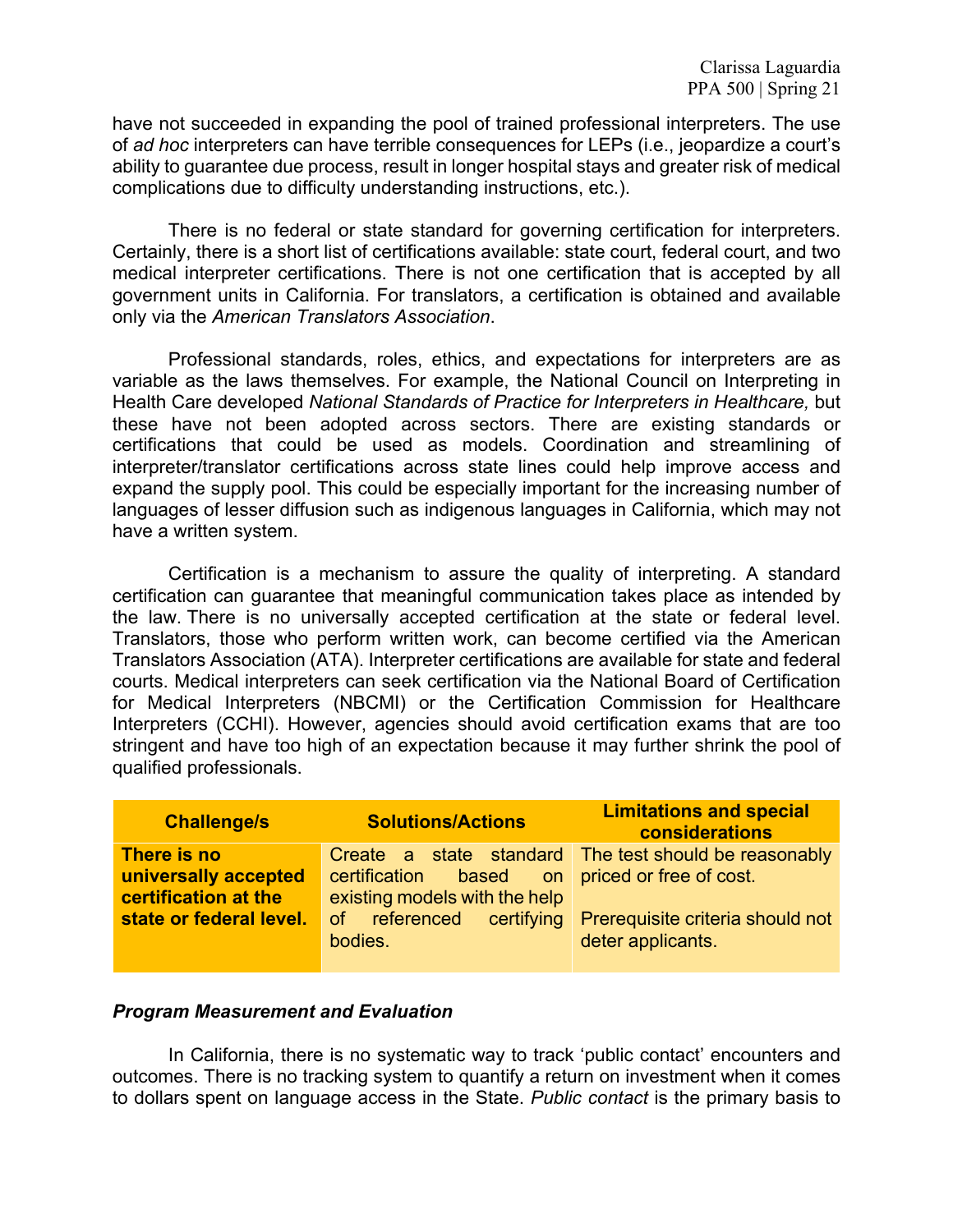trigger language access services. Many challenges with this process stem from the statutes that do not provide clear guidance. It is not sustainable to spend taxpayer dollars on language access without the ability to evaluate and measure for success and efficiency. One way to address this would be to include language access as a separate budget allocation. Consider creating a language access policy that clearly outlines framework, strategies, responsibilities, resources, and expectations.

| <b>Challenge/s</b>                                                                                                                              | <b>Solutions/Actions</b>                                                                                                        | <b>Limitations and special</b><br>considerations                                                                                                                         |  |  |
|-------------------------------------------------------------------------------------------------------------------------------------------------|---------------------------------------------------------------------------------------------------------------------------------|--------------------------------------------------------------------------------------------------------------------------------------------------------------------------|--|--|
| There is no tracking<br>system to quantify a<br>return on<br>investment when it<br>comes to dollars<br>spent on language<br>access in the State | <b>Provide clear and concise</b><br>guidance of language such<br>as LEP, meaningful<br>communication, and<br>reasonable efforts | Existing systems area a result<br>of statutes enacted decades<br>ago. Legislative action may be<br>required to introduce new bill<br>proposals or amend current<br>laws. |  |  |
|                                                                                                                                                 | A robust investment in<br>strategies and systems to<br>prevent far-reaching errors                                              | California<br>could<br>leverage<br>technologies<br>innovative<br>to<br>track data.                                                                                       |  |  |
|                                                                                                                                                 | Systematic cross agency and<br>sector data collection                                                                           |                                                                                                                                                                          |  |  |
|                                                                                                                                                 | Universal state frameworks<br>to measure quality and<br>efficacy                                                                |                                                                                                                                                                          |  |  |

# *Accountability and Reporting*

In California, there is no enforcement body for failure or subpar language access services. The State has no way of verifying if agencies are leaving information out. Under the Dymally-Alatorre Act agencies are required to report documents they distribute. With the transition to the digital age, agencies upload documents on the web; hence, reporting small numbers of documents, and there is no reliable way to know if they are leaving anything out. There have been numerous attempts to amend the law in California. Translation services are only triggered based on the number of public contacts.

I think this is a critical area that needs attention. The state lacks information because data is not reported. Under Dymally-Alatorre, there is a survey report that takes place every other year. However, this is not the best source of data. Agencies track public contact over a period of 10 days whenever they choose in between reports. The state could follow existing models such as the Local Control and Accountability Plan (LCAP) that school districts are required to conduct and submit. The California Department of Education sums up what the LCAP is as follows: "The LCAP is a tool for local educational agencies to set goals, plan actions, and leverage resources to meet those goals to improve student outcomes." The monitoring, evaluation, accountability and reporting of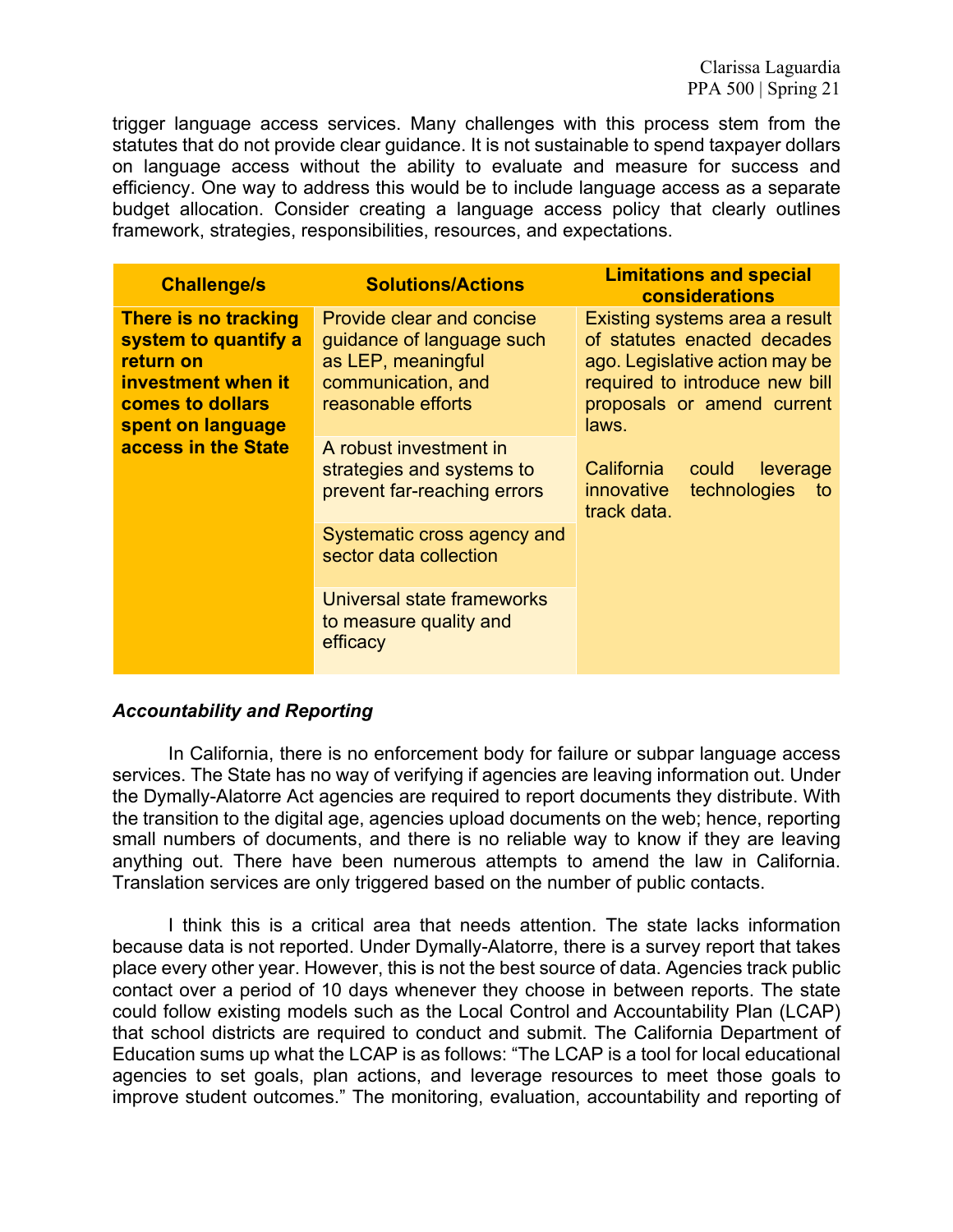language access activities funded directly with dedicated state dollars can follow a similar model as LCAP.

| <b>Challenge/s</b>                                                                       | <b>Solutions/Actions</b>                                                                                  | <b>Limitations and special</b><br>considerations                             |
|------------------------------------------------------------------------------------------|-----------------------------------------------------------------------------------------------------------|------------------------------------------------------------------------------|
| The State has no<br>way of verifying if<br>agencies are<br>leaving<br>information out or | Establish enforcement/<br>management body or unit to<br>provide guidance and support to<br>state agencies | Special considerations may<br>include fiscal, legislative,<br>and political. |
| enforce language<br>access                                                               | Require annual reports on<br>specific criteria or elements to aid<br>the legislature to pass budget       |                                                                              |
|                                                                                          | Guidance for implementation,<br>enforcement, and accountability                                           |                                                                              |
|                                                                                          | Connect specific language<br>access efforts to budget<br>allocation items in order to track<br>outcomes   |                                                                              |

# **WHAT IS MISSING FROM THE CONVERSATION?**

Up until this point, I have presented six overarching challenges applicable to all industries. I provided broad options to consider. However, I want to add a few more elements to the conversation that are worthy of consideration.

# *Thresholds and Data*

If laws mandate language access when and only if a threshold is met, then thresholds *must do no harm*. In other words, thresholds that only rely on a percentage may inadvertently exclude sizable segments of LEPs. As previously mentioned, the data used to inform the threshold may not be accurate. Data gaps exist. Data is not perfect.

In the 2020 Census, only 69.9 percent<sup>18</sup> of Californians completed the census. This is problematic because already isolated groups may not participate in the decennial census at the same rate as the rest of the population. Assessing and anticipating negative consequences points to thinking creatively about this area and not adopting a one size fits all approach. At the national level, the Office of Civil Rights complaints have been critical to improving access across the country and remains the most important driver for

<sup>18</sup>https://cacensus2020.maps.arcgis.com/apps/webappviewer/index.html?id=93a548b625334e438bbb89d cf1de5d10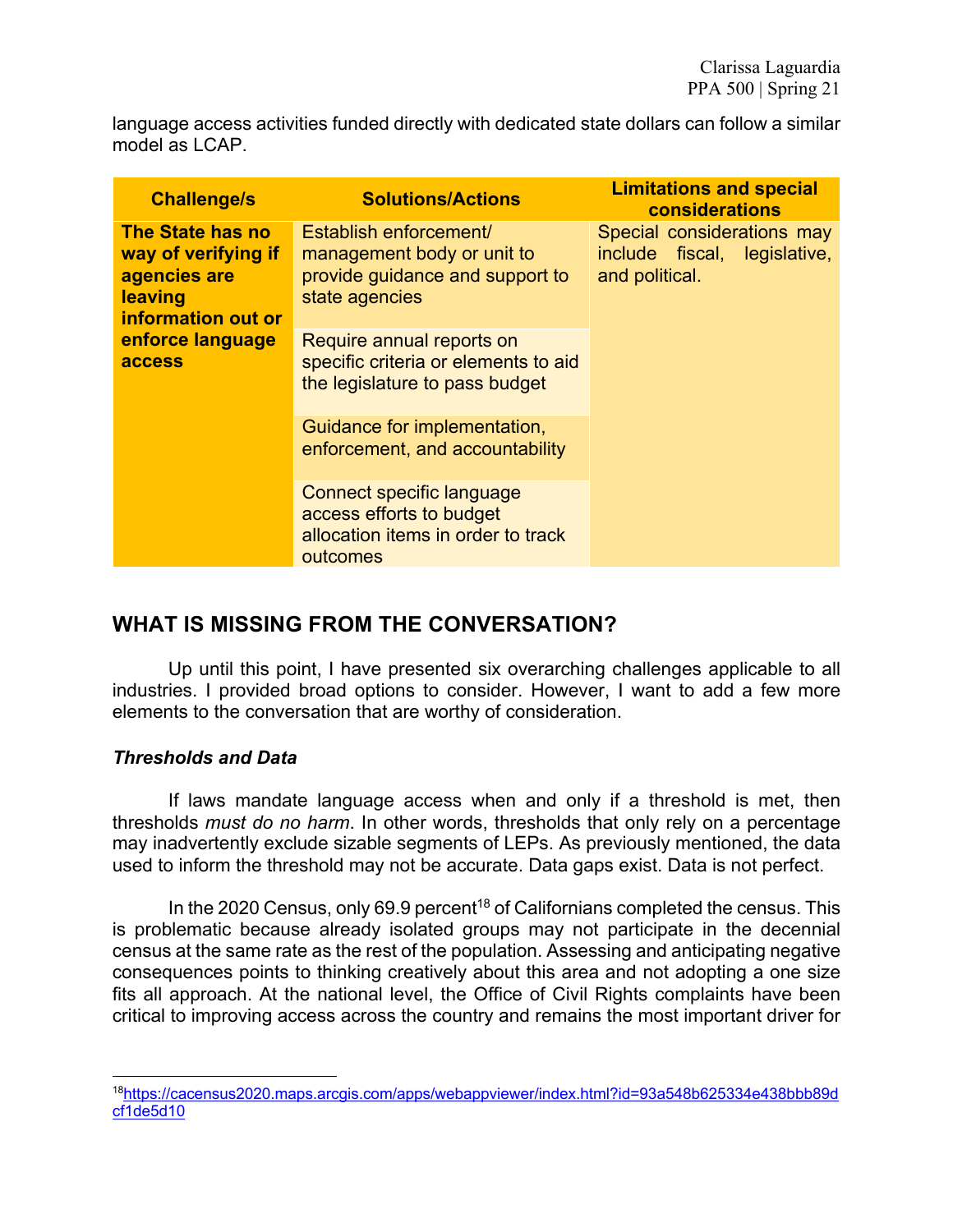legislative change. What can be the driver at the state level? Future research could attempt to answer this question.

The California Census Office 2020 used Public Use Microdata Areas (PUMAs) data in 2019-2020 during census outreach efforts. They used the most detailed data available, courtesy of the California Department of Finance. The methodology considered the size of the smallest to the most densely populated geographic areas in California. The median LEP population at the time was 54,000, grouping the state into three groups/categories. If data is the basis for triggering services, then disaggregated data is fundamental.

The California Census Office developed and deployed an unprecedented methodology by placing Los Angeles in its own category. Then, the state Census Office calculated the State's LEP median figure as an indicator to divide geographies based on LEP density. Next, they set a numeric and percentage threshold, as well as a *Safe Harbor*. A safe harbor is a provision to protect the smallest linguistic minority groups that do not meet standard thresholds. The methodology consisted of the following three parts. First, PUMAs or geographies with LEP populations below 54,000 were required to provide language access for any single language spoken by more than 1,500 people. Providing a *Safe Harbor*. Second, Geographic areas with LEP populations equal or greater than 54,000 were required to provide language support mechanisms for any language spoken by either 3 percent or 3,000 members; whichever was greater. Third, Los Angeles county was required to provide language support in the top 12 non-English languages: encompassing over 95% of the LEP population.

#### *Compliance Requirements*

As mentioned earlier in this paper, most language access laws have loose requirements. Indeed, those who work in the legal and medical fields see language access on a regular basis. Agencies managing public services either at city and state levels, occasionally have to translate materials or help someone who walks through their door. Not surprisingly, the sectors I have listed do not seem to communicate between one another. The lack of coordination present in our current system can be due, in part, to public and private sectors not engaging in cross-sector collaboration.

Election officials have an advantage in the sense that elections laws are unique. Election codes such as Section 203 of the Voting Rights Act and California Election Code 14201 explicitly outline the required measures to address language access at polling centers, ballots, and mailers. However, these clear requirements are non-existent for blanket anti-discrimination state and federal law.

#### *Community Outreach and Education Campaigns*

I include *outreach and education campaigns* because I was unable to find substantial research or knowledge on outreach to non-English communities. This issue intersects with statewide public information campaigns on a variety of topics. For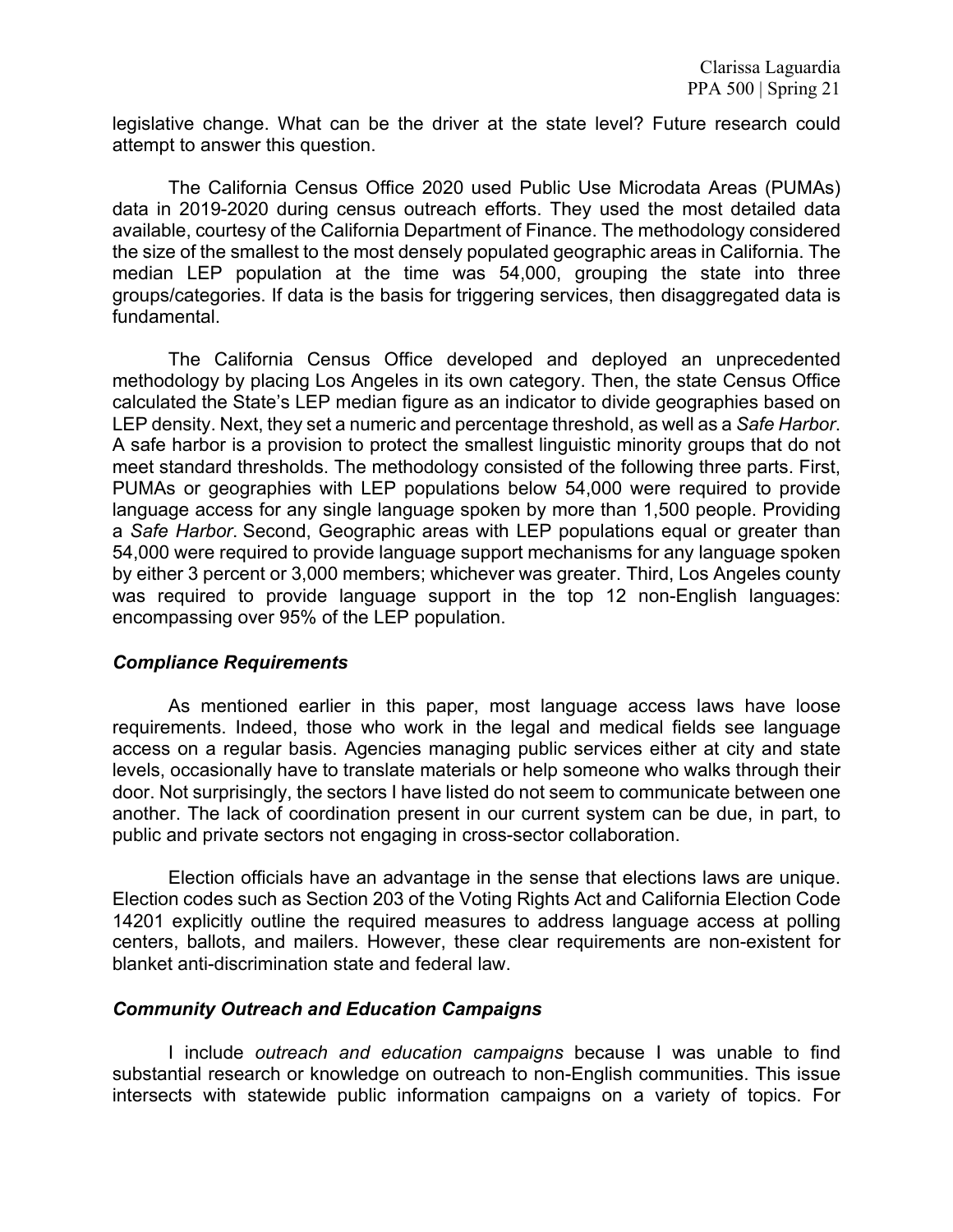example, emergency preparedness, COVID-19, public safety, among others. LEPs are not always aware of their rights and services available to them. It is not uncommon during election season for political campaigns scramble to conduct outreach to eligible LEP voters in a last-minute attempt to earn votes. Relationships and trust cannot happen overnight.

#### *Culturally Appropriate Communication*

State officials would do well to consider working in lockstep with *intercultural experts* during the development and implementation of language access efforts. Increased access is of little consequence if ineffective or inadequate services are a result. Additionally, new research could focus on other intersectional factors such as low literacy, social determinants of health, cultural barriers when planning/developing language access guidelines and regulation.

#### *In-House Translators and Interpreters*

In the European Union and United Nations, there are in-house translators and interpreters. This means these individuals are vetted and screened via exams, both oral and written. Translators and interpreters for these inter-government bodies are employees. California could adopt a model in which bilinguals are trained, vetted, and state employees to remove barriers and mitigate the challenges presented in this paper.

# *Silicon Valley is in California!*

California is home to the largest tech companies in the world. As such, we should continue to ask ourselves, how well are we leveraging technology? For example, Duolingo, a free language learning app with over 300 million users claims significant impact in supporting language access. English is the most popular language among learners worldwide. However, in Sweden nearly a third of Duolingo users are learning the native language. This phenomenon is linked to the fact that immigration to Sweden skyrocketed in recent years, with one in six Swedish residents in 2015 being born outside the country. The fastest growing foreign-born groups are from Syria and Afghanistan. Applications such as Duolingo may help LEPs in California improve their English fluency.

# **CONCLUSION**

Understanding the significance of language access, its history, and core areas should drive us to answer important questions and identify innovative solutions to benefit California residents. We have learned the significance and history of language access. We know the magnitude of the issue at hand. Nearly 7 million California residents or 19% of the state population faces an insurmountable barrier, which affects most of us regardless of the language we speak. LEPs inability to climb the social ladder means they are not able to contribute at their full potential.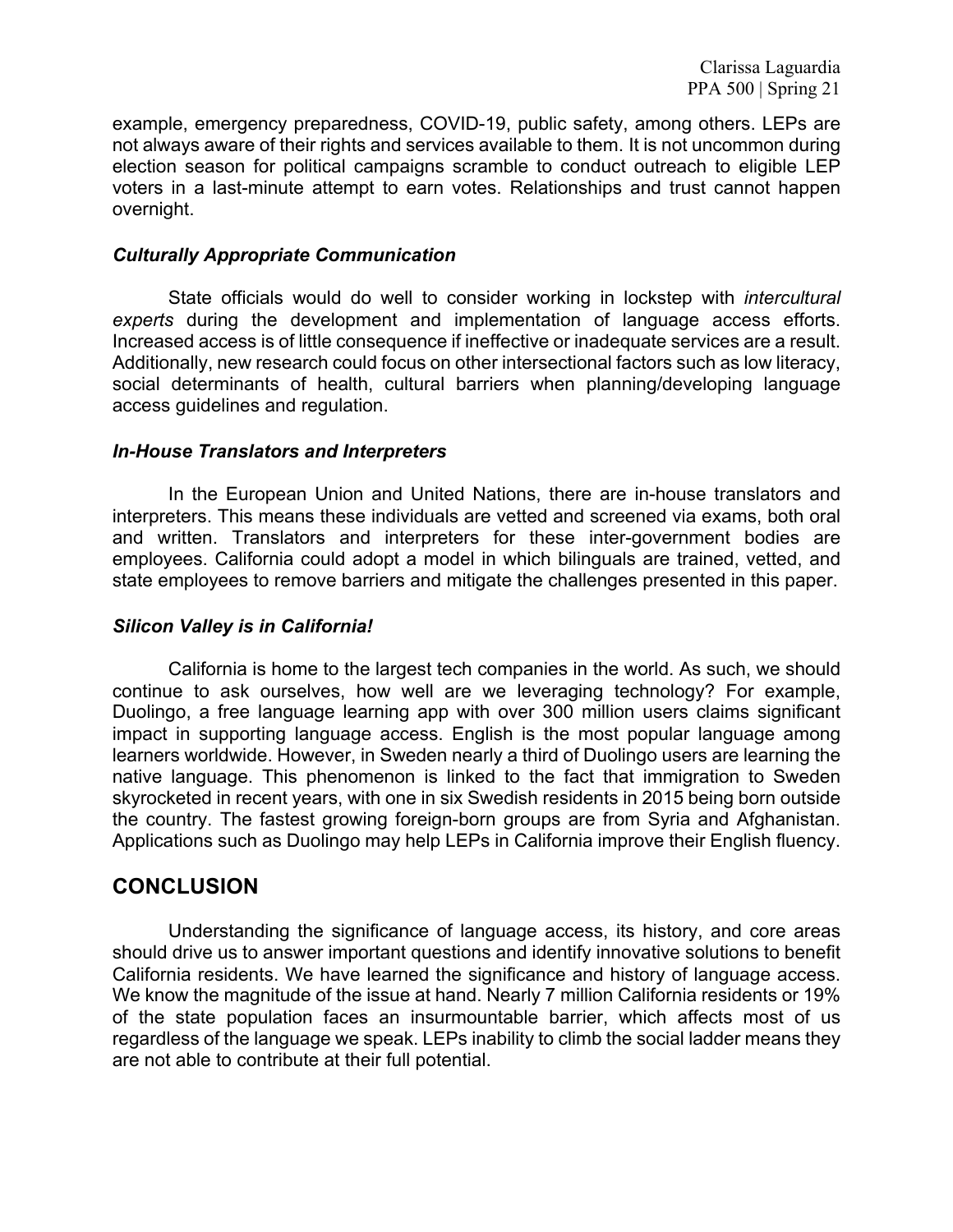The demand for language access services is on the rise. Take for example the increased in demand for interpreters in civil cases, which almost doubled from 35,213 in FY 2014-2015 to 67,645 in FY 2017-18. In 2007, the California Institute for Rural Studies<sup>19</sup> placed the population of indigenous people from Oaxaca, Mexico alone at 150,000; the current number for all indigenous groups from Latin America is likely to be much higher. Additionally, according to the 2010 U.S. Census, California represents 12 percent of the total Native American population (approximately 720,000). The data does not distinguish between Native American from U.S. territories and indigenous people from Mexico and Central America. One takeaway from the report is that the demand for language access is not in decline and quite the opposite it is on the rise.

Given the demographics presented throughout paper, why is language access not more prioritized by policymakers? This is a question that deserves an attentive response. Can California lead the way by streamlining the coordination of language access? State and federal guidance documents do exist, legal and medical research does exist, and language justice<sup>20</sup> advocacy groups exist. Why is it that industry-specific knowledge has not resulted in significant legislative changes? This too deserves an answer.

We learned that failure to address language access is an issue with real life consequences for those unable to access vital information and services. The last two challenges discussed help us conclude that the magnitude of this issue is unknown, and thus difficult to quantify. Without being able to assign cost to language accessibility, government is not likely to advance a more streamlined system. It is clear that more research and investment can build on the sparse knowledge currently available.

In the previous section, I pose questions and ideas of unexplored areas on this topic. California can lead the way in language access by rethinking existing frameworks and making necessary administrative, legislative, and fiscal reforms. The State can draw lessons by examining the current challenges. Each of the challenges discussed in this paper offer an opportunity to improve and rethink the way we frame and address language access. This analysis can help us leverage existing resources or solve some of the simpler obstacles that do not require legislative action.

<sup>&</sup>lt;sup>19</sup> Indigenous Oaxaca communities in California: An overview. http://www.safsf.org/wpcontent/uploads/2015/08/2015\_Aug26\_IndigenousHealthWeb\_Report.pdf

<sup>&</sup>lt;sup>20</sup> Racial Equity Tools: https://www.racialequitytools.org/resources/Plan/Issues/Language-Justice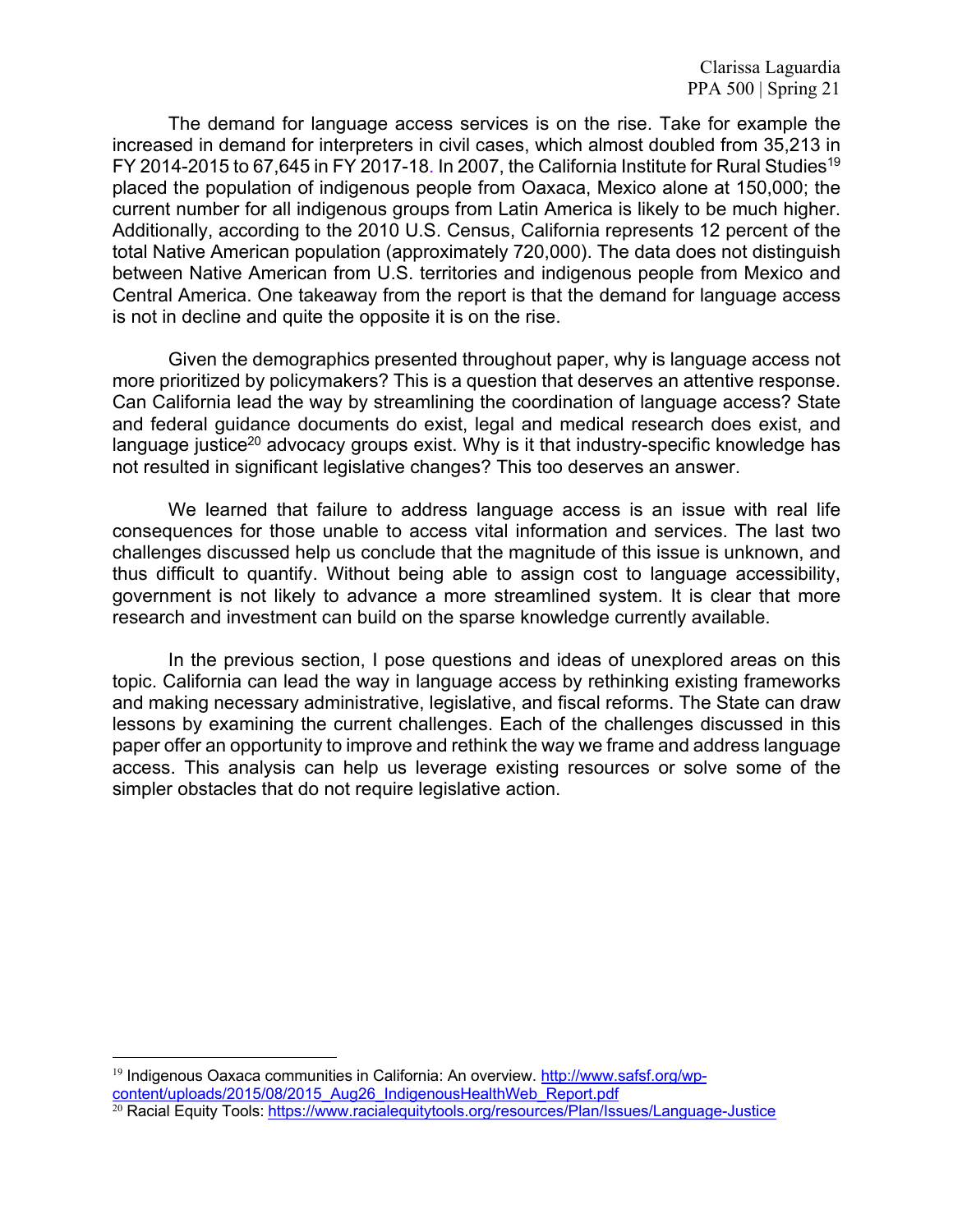#### **References**

- Alper, J., & National Academies of Sciences, Engineering, Medicine. Roundtable on Health Literacy, issuing body. (2016). *Integrating health literacy, cultural competence, and language access services: Workshop summary.* Washington, DC: National Academies Press. https://csusprimo.hosted.exlibrisgroup.com/permalink/f/tu2a5d/01CALS\_ALMA71476720660 002901
- Alper, J., & Roundtable on Health Literacy, author. (2018). *A proposed framework for integration of quality performance measures for health literacy, cultural competence, and language access services: Proceedings of a workshop.* Washington, District of Columbia: The National Academies Press. https://csusprimo.hosted.exlibrisgroup.com/permalink/f/tu2a5d/01CALS\_ALMA51495181470 002901
- American Translators Association. Why Hire an ATA-Certified Translator? *ATA.*  https://www.atanet.org/certification/
- Asian Americans Advancing justice. (2016). Census Director Identifies Jurisdictions that Must Provide Language Assistance under Section 203 of Voting Rights Act. *AAJC*. https://advancingjustice-aajc.org/sites/default/files/2016- 12/Section%20203%20Coverage%20Update.pdf
- Asian Americans Advancing justice. (2018). Election Officials' Guide to Providing Language Access in Elections. *AAJC*. https://advancingjusticeaajc.org/sites/default/files/2020-10/electionofficial-full-6%281%29.pdf
- Betancourt, Joseph R, & Tan-McGrory, Aswita. (2014). Creating a safe, high-quality healthcare system for all: Meeting the needs of limited English proficient populations; Comment on "Patient safety and healthcare quality: The case for language access". *International Journal of Health Policy and Management*, 2(2), 91-94. https://csus-

primo.hosted.exlibrisgroup.com/permalink/f/1047r1k/TN\_cdi\_doaj\_primary\_oai\_d oaj\_org\_article\_a69154b2423049108c8e44002cb782a3

- Bojorquez, K. (2021) Californians speak more than 200 languages. Not everybody gets the COVID facts they need. *The Sacramento Bee.* https://www.sacbee.com/news/politics-government/capitolalert/article248928189.html
- California Census 2020 Office (2019). Language and Communication Access Plan. https://census.ca.gov/wp-content/uploads/sites/4/2019/06/LACAP.pdf
- California Census 2020 Office (2019). Language and Communication Access Standards. https://census.ca.gov/wp-content/uploads/sites/4/2019/06/3-6-19- Interim-Language-and-Communication-Access-Standards.pdf
- California Commission on Access to Justice. (2005). *Language barriers to justice in California: A report of the California Commission on Access to Justice.* Sacramento, Calif.?]: California Commission on Access to Justice. https://csusprimo.hosted.exlibrisgroup.com/permalink/f/tu2a5d/01CALS\_ALMA71469237750 002901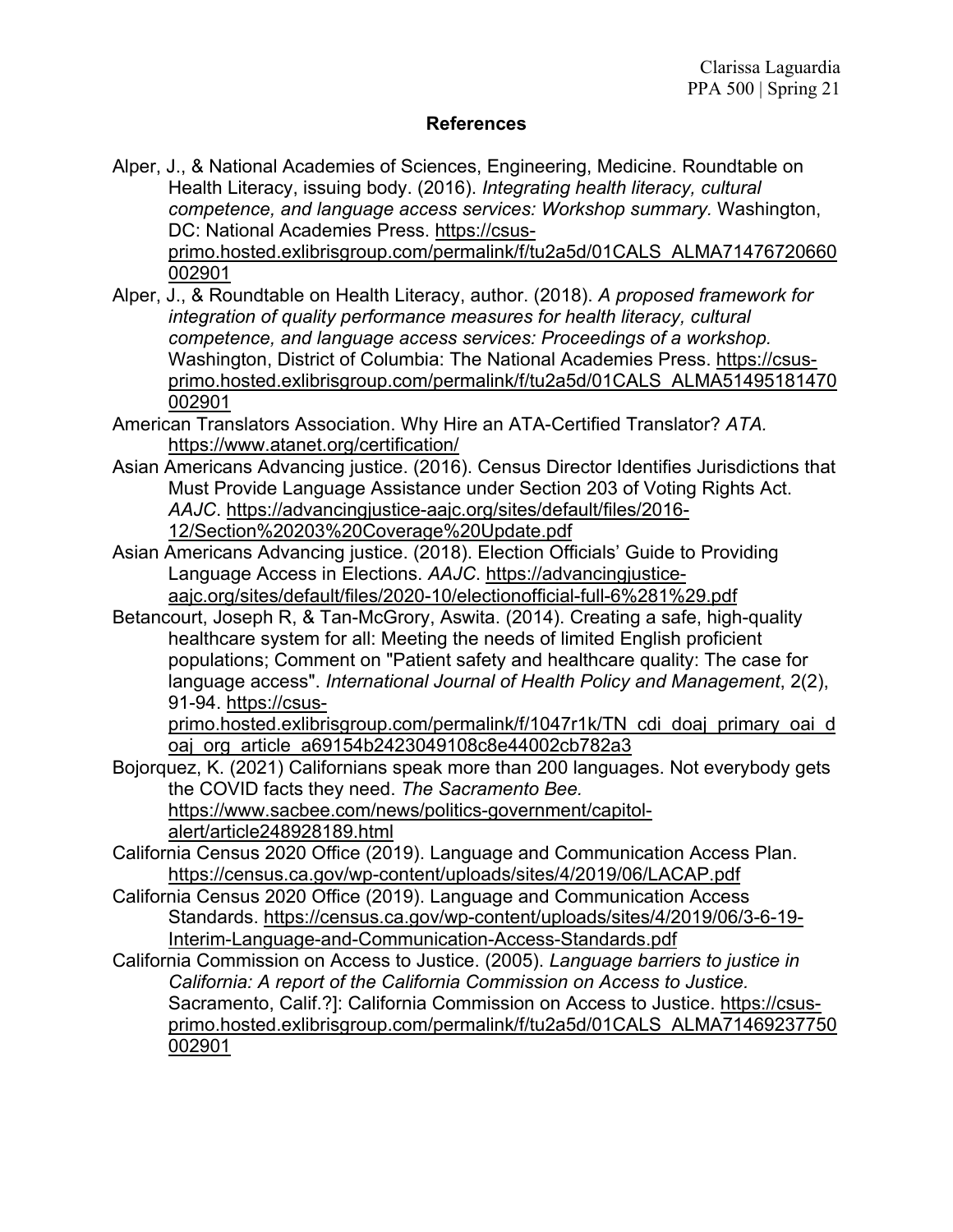- California Courts. (n.s.). California Tribal Communities. California Judicial Branch. https://www.courts.ca.gov/3066.htm#:~:text=How%20many%20Native%20Ameri cans%20reside,identified%20themselves%20as%20Native%20American
- California Department of Education. (n.d.) Local Control and Accountability Plan (LCAP). *CDE.* https://www.cde.ca.gov/re/lc/
- California Department of Healthcare Services (2014). Frequency of Threshold Language Speakers in the Medi-Cal Population by County for December 2013. *CA DHCS.* https://health-access.org/wpcontent/uploads/2013/07/RASB\_Issue\_Brief\_Annual\_Threshold\_Language\_Rep

ort.pdf

- California Legislative Information (1973). California Government Code (1973). The Dymally-Alatorre Bilingual Services Act. Cal. Gov't Code § 7290 et seq. *LegInfo.*  https://www.diversitypreparedness.org/~/media/Files/diversitypreparedness/DAB S%20Code.ashx?la=en
- California Legislative Information (1973). Chapter 17.5. Use of a Foreign Language in Public Services [7290 - 7299.8]. *LegInfo.*

https://leginfo.legislature.ca.gov/faces/codes\_displayText.xhtml?lawCode=GOV& division=7.&title=1.&part=&chapter=17.5.&article=

California Legislative Information (1977). Title 2. Government of the state of California [8000 - 22980]. Article 9.5. Discrimination [11135 - 11139.8], Amended 2017, January 1. *LegInfo.*

https://leginfo.legislature.ca.gov/faces/codes\_displaySection.xhtml?sectionNum= 11135.&lawCode=GOV

California Legislative Information (1994). California Election Code. Division 14. Election day procedures [14000 - 14443], Chapter 3. Procedures at polls. Article 1. Election day posting requirements [14200 - 14203]. *LegInfo.*

https://leginfo.legislature.ca.gov/faces/codes\_displaySection.xhtml?sectionNum= 14201.&lawCode=ELEC

- California Legislative Information (2001). SB987. *LegInfo.* https://leginfo.legislature.ca.gov/faces/billNavClient.xhtml?bill\_id=200120020SB9 87
- California Legislative Information (2003). AB2408. *LegInfo.* https://leginfo.legislature.ca.gov/faces/billNavClient.xhtml?bill\_id=200320040AB2 408
- California Legislative Information (2017). AB3179. *LegInfo.* https://leginfo.legislature.ca.gov/faces/billNavClient.xhtml?bill\_id=201720180AB3 179
- California Legislative Information (2019). AB1531. *LegInfo.* https://leginfo.legislature.ca.gov/faces/billTextClient.xhtml?bill\_id=201920200AB1 531
- California Legislative Information (2019). AB2253. *LegInfo.* https://leginfo.legislature.ca.gov/faces/billTextClient.xhtml?bill\_id=201920200AB2 253
- California Legislative Information (2021). AB1376. *LegInfo.* https://leginfo.legislature.ca.gov/faces/billNavClient.xhtml?bill\_id=202120220AB1 376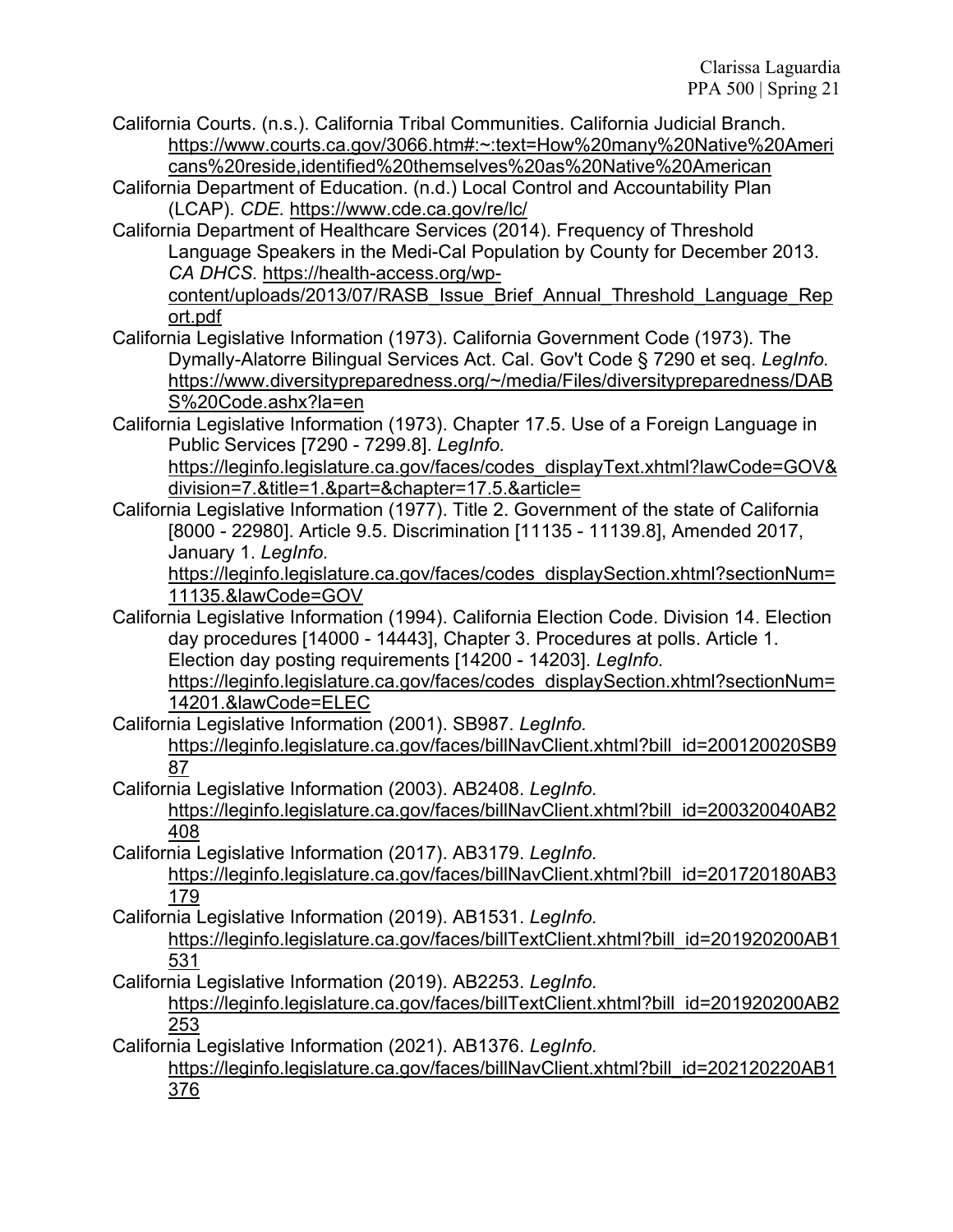California Legislative Information (2021). AB305. *LegInfo.*

https://leginfo.legislature.ca.gov/faces/billNavClient.xhtml?bill\_id=202120220AB3 05

California Partnership to End Domestic Violence. Language Access Resources: Making Services Accessible to Limited English Proficiency, Deaf & Hard of Hearing DV Survivors. https://www.cpedv.org/resource-tool/language-access-resources

California Secretary of State. Language Requirements: 14201, Language Minority Determinations. *SOS*.

https://elections.cdn.sos.ca.gov/ccrov/pdf/2017/december/17148sr.pdf

California's Health Consumer Advocacy Coalition (n.d.). Providing Care Across Cultural Barriers. *Health Access CA*. https://health-access.org/consumerprotection/language-access-cultural-competency/

Center for Participatory Change. (n.d.) Language Justice Curriculum. https://www.cpcwnc.org/lj-curriculum/

- Certification Commission for Healthcare interpreters (n.d.). Healthcare interpreting as a career. CCHI. https://cchicertification.org/certifications/
- Chen, A. H., Youdelman, M. K., & Brooks, J. (2007). The Legal Framework for Language Access in Healthcare Settings: Title VI and Beyond. *Journal of General Internal Medicine*: JGIM, 22(S2), 362-367. https://csusprimo.hosted.exlibrisgroup.com/permalink/f/1047r1k/TN\_cdi\_pascalfrancis\_prima ry\_19282375
- Chinese for Affirmative Action (n.d.) The Language Access Network of San Francisco (LANSF). https://caasf.org/language-access-network/
- City and County of San Francisco (2021). Language Access in San Francisco: San Francisco Language Access Ordinance Compliance Report. Office of Civic Engagement & Immigrant Affairs. https://sfgov.org/ccsfgsa/oceia//compliancereports
- Egede, L. E., Walker, R. J., Garacci, E., & Raymond, J. R., Sr (2020). Racial/Ethnic Differences In COVID-19 Screening, Hospitalization, and Mortality in Southeast Wisconsin. *Health affairs* (*Project Hope*), 39(11), 1926–1934. https://doi.org/10.1377/hlthaff.2020.01081
- Galvin, G. (2020). Language Access Issues a Barrier During COVID-19. *US. News*. https://www.usnews.com/news/healthiest-communities/articles/2020-04- 16/language-access-problems-a-barrier-during-covid-19-pandemic
- Hussey, M. (2016). People in Sweden are using Duolingo to learn… Swedish. TNW The Heart of Tech. https://thenextweb.com/news/people-sweden-using-duolingolearn-swedish
- Institute of Local Government (2011). Language Access Laws and Legal Issues: A Local Official's Guide. https://www.ca-ilg.org/sites/main/files/fileattachments/language\_access\_guide\_formatted\_9-27-11\_2.pdf
- Interagency Language Roundtable (n.d.). Interagency language roundtable skill level descriptions for competence in intercultural communication. *ILR.* https://www.govtilr.org/Skills/Competence.htm
- Jenkins-Jones, A. (2018). Language Survey and Implementation Plan, 2016-2017. California Department of Human Resources.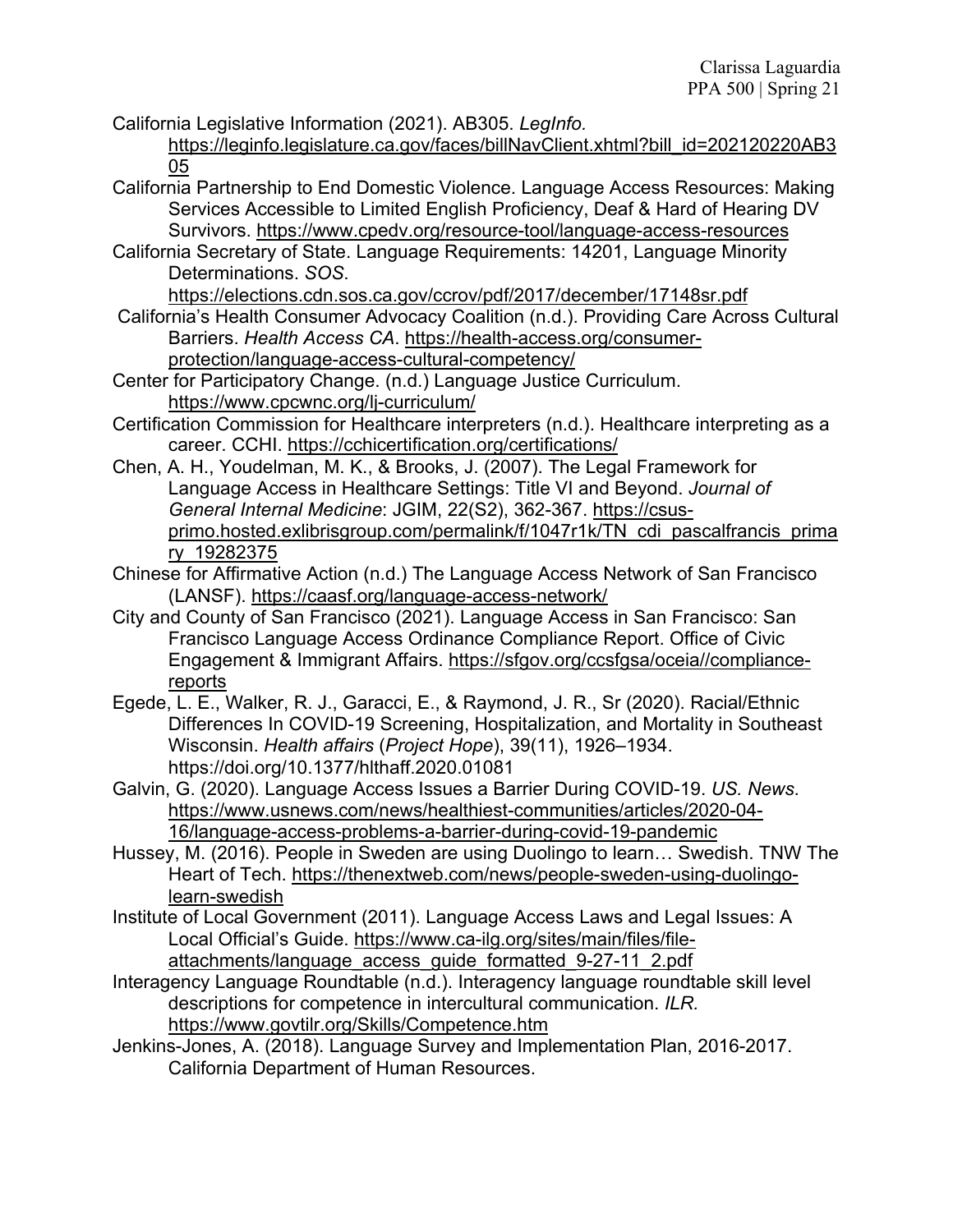https://www.calhr.ca.gov/Documents/ocr-bsp-language-survey-andimplementation-plan-report-2016-2017.pdf

- Judicial Council of California (2013). Trial Courts: Enhancing Language Access Services for Limited-English-Proficiency Court Users. *California Judicial Branch*. https://www.courts.ca.gov/documents/jc-20130426-info3.pdf
- Judicial Council of California (2015). Strategic Plan for Language Access in CA: Executive Summary. *California Judicial Branch*.

https://www.courts.ca.gov/documents/LAP-Executive-Summary.pdf

Judicial Council of California (2015). Strategic Plan for Language Access in CA: Full Report. *California Judicial Branch*.

https://www.courts.ca.gov/documents/CLASP\_report\_060514.pdf

- Judicial Council of California (2020). 2020 Language Need and Interpreter Use Study, as required under Government Code section 68563. *California Judicial Branch.* https://www.courts.ca.gov/documents/2020-Language-Need-and-Interpreter-Use-Study-Report-to-the-Legislature.pdf
- Judicial Council of California (2020). Court Language Access Survey Report: Language Access Services Program Center for Families, Children, and the Courts. *California Judicial Branch*. https://www.courts.ca.gov/documents/LAS-20200629- LanguageAccessSurveyReport.pdf
- Judicial Council of California (2020). Fact Sheet: Language Access. California Judicial Branch. https://www.courts.ca.gov/documents/LAP-Fact-Sheet.pdf
- Kissam, E., Mines, R., Quezada, C., Intili, J.A., and Wadsworth, G. (2019). San Joaquin Valley Latino Immigrants: Implications of Survey Findings for Census 2020. San Joaquin Valley Health Fund.

https://www.shfcenter.org/assets/SJVHF/SJVCRP\_Survey\_Findings\_Report\_011 819\_Web.pdf

- Legal Aid Association of California (2017). Client Language Access Rights. *LAAC.*  https://www.laaconline.org/training/client-language-access-rights/
- Migration Policy Institute (n.d.). Language Access: Translation and Interpretation Policies and Practices project, created to assist local government administrators, policymakers, and others who are looking for ways to provide high-quality and cost-effective translation and interpretation services. *MPI*. https://www.migrationpolicy.org/programs/language-access-translation-andinterpretation-policies-and-practices
- Mines, R., Nichols, S., Runsten, D. (2010). California's Indigenous Farmworkers. The California Endowment and California Rural Legal Assistance. http://indigenousfarmworkers.org/IFS%20Full%20Report%20\_Jan2010.pdf
- National Board of Certification for Medical Interpreters (n.d.). The Benefits of the National Board of Certification for Medical Interpreters Programs. *NBCMI*. https://www.certifiedmedicalinterpreters.org/benefits-of-certification
- National Center for Farmworker Health. (2018). Indigenous Agricultural Workers. http://www.ncfh.org/indigenous-agricultural-workers.html
- National Council on Interpreting in Health Care. National Standards of Practice for Interpreters in Health Care. *NCIHC.*

https://www.ncihc.org/assets/documents/publications/NCIHC%20National%20St andards%20of%20Practice.pdf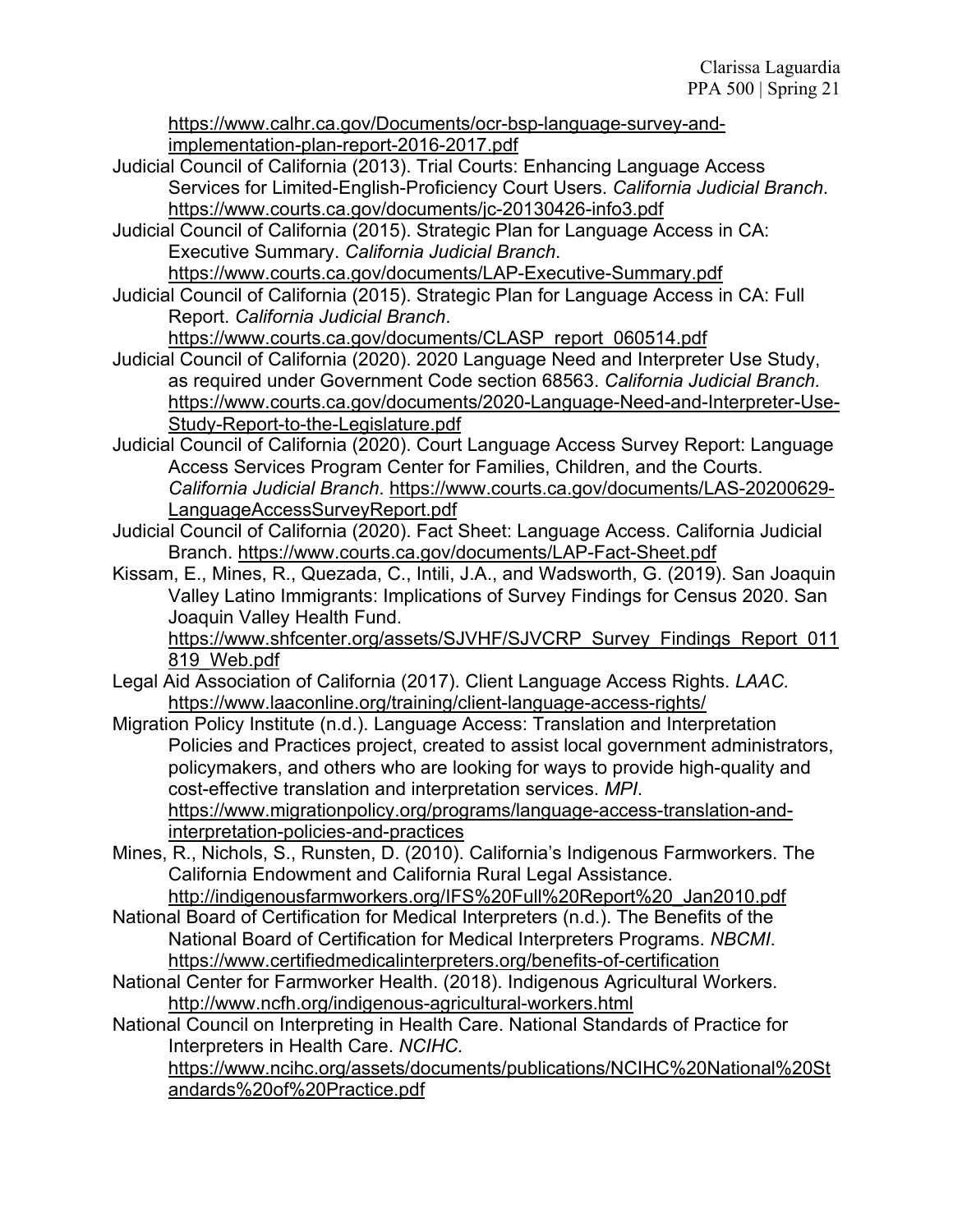Phillips, K. (2017) How Diversity Makes Us Smarter. UC Berkeley Greater Good Magazine, Science Based Insights for a Meaningful Life.

- https://greatergood.berkeley.edu/article/item/how\_diversity\_makes\_us\_smarter
- Price-Wise, G. (2008). Language, Culture, And Medical Tragedy: The Case of Willie Ramirez. Health Affairs.

https://www.healthaffairs.org/do/10.1377/hblog20081119.000463/full/

- Rathje, S. (2017). The power of framing: It's not what you say, it's how you say it. The Guardian. https://www.theguardian.com/science/head-quarters/2017/jul/20/thepower-of-framing-its-not-what-you-say-its-how-you-say-it
- Refugee Health Technical Assistance Center. (n.d.) Language Access. https://refugeehealthta.org/access-to-care/language-access/
- Rodriguez-Diaz, C. E., Guilamo-Ramos, V., Mena, L., Hall, E., Honermann, B., Crowley, Jeffrey S., and Millett, G. A. (2020). Risk for COVID-19 infection and death among Latinos in the United States: Examining heterogeneity in transmission dynamics. *Annals of Epidemiology*, 52, 46-53.e2.
- Snowden, Lonnie R, & McClellan, Sean R. (2013). Spanish-Language Community-Based Mental Health Treatment Programs, Policy-Required Language-Assistance Programming, and Mental Health Treatment Access Among Spanish-Speaking Clients. *American Journal of Public Health* (1971), 103(9), 1628-1633. https://csus-

primo.hosted.exlibrisgroup.com/permalink/f/1047r1k/TN\_cdi\_pubmedcentral\_pri mary oai pubmedcentral nih gov 3780679

- State of California (2016). Senate Bill 450, Chapter 832: Voter's Choice Act. *California Secretary of State*. https://elections.cdn.sos.ca.gov/vca/sb450-chapteredlegislation.pdf
- Uliasz, A. (2018). Not Everyone Speaks Spanish! The Need for Indigenous Language Interpreters in California's Agricultural Workforce. UC Davis Western Center for Agricultural Health and Safety. https://aghealth.ucdavis.edu/news/not-everyonespeaks-spanish-need-indigenous-language-interpreters-californias-agricultural
- U.S. Census Bureau (2006). Voting Rights Act Amendments of 2006, Determinations Under Section 203. *Department of Commerce.* https://www.justice.gov/crt/file/927231/download
- U.S. Census Bureau (2015) Census Bureau Reports at Least 350 Languages Spoken in U.S. Homes. *U.S. Census Bureau*. https://www.census.gov/newsroom/pressreleases/2015/cb15-185.html
- U.S. Census Bureau (2017). Section 203 Language Provisions of the Voting Rights Act. https://www.census.gov/programs-surveys/decennial-census/about/votingrights/voting-rights-determination-file.html
- U.S. Census Bureau (2019) ACS 5-Year Estimates Public Use Microdata Sample: Languages other than English spoken at home. *U.S. Census Bureau.*  https://data.census.gov/mdat/#/search?ds=ACSPUMS5Y2019&rv=LANP&wt=P **WGTP**
- U.S. Census Bureau (2019). Language other than English Spoken at Home, percent of persons age 5 years+, 2015-2019. https://www.census.gov/quickfacts/fact/table/CA,US/POP815219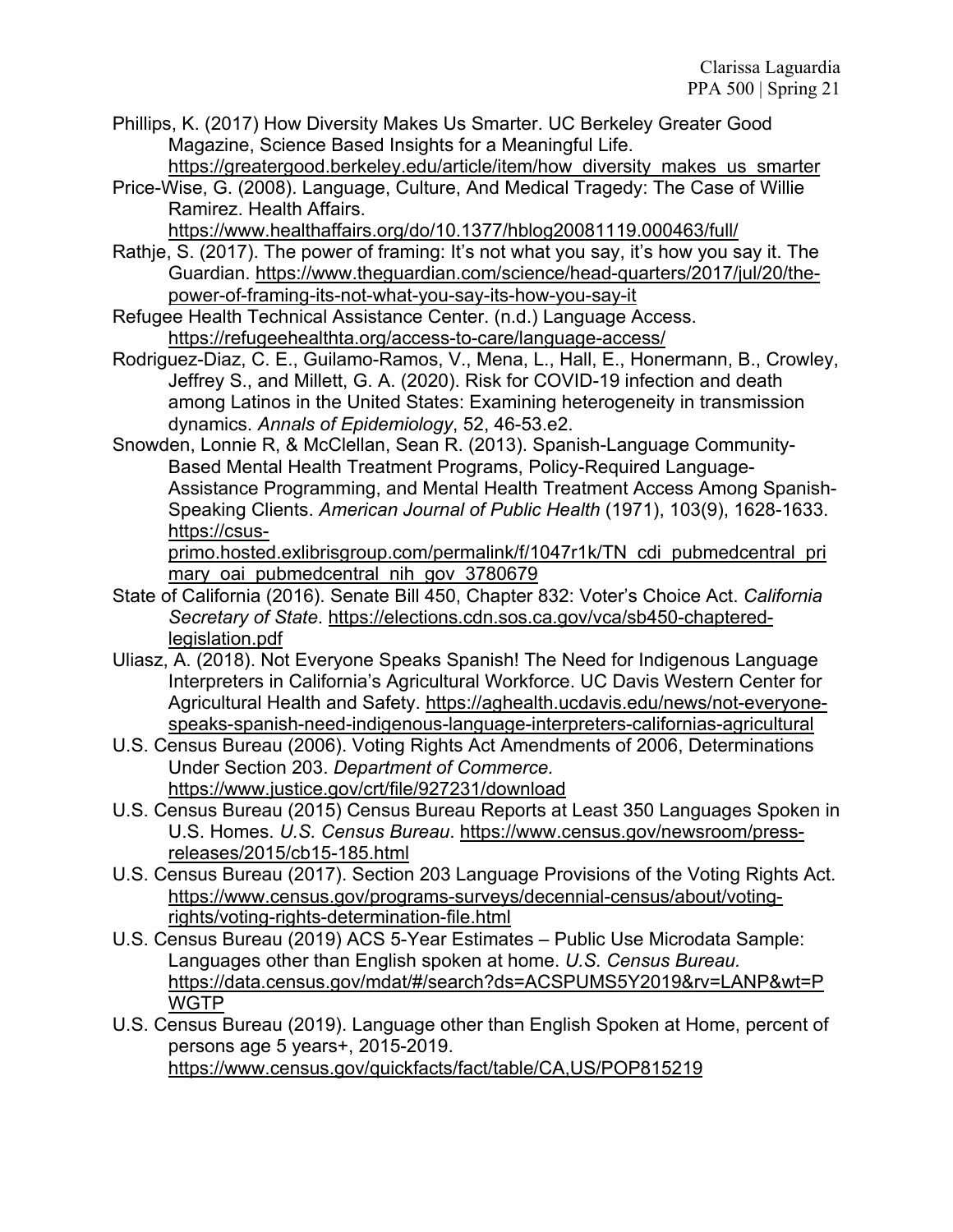- U.S. Census Bureau (2021). State Covid-19 Impact Planning Report: California. https://uscensus.maps.arcgis.com/apps/opsdashboard/index.html#/7f254e8861b d48df9532fc6e6e829571
- U.S. Department of Homeland Security (2016). Office of Civil Rights and Liberties: Language Access Plan. *DHS.* https://www.dhs.gov/sites/default/files/publications/crcl-language-access-planupdated-2020.pdf
- U.S. Department of Justice (2010). Language Access Obligations Under Executive Order 13166. Office of the Attorney General, Eric Holder. https://www.justice.gov/sites/default/files/crt/legacy/2012/05/04/language\_access \_memo.pdf
- U.S. Department of Justice (2011). Federal Governments Renewed Commitment to Language Access Obligations Under Executive Order 13166. https://www.lep.gov/sites/lep/files/resources/AG\_021711\_EO\_13166\_Memo\_to Agencies\_with\_Supplement.pdf
- U.S. Department of Justice (2011). Language Access Assessment and Planning Tool for Federally Conducted and Federally Assisted Programs. https://www.lep.gov/sites/lep/files/resources/2011 Language Access Assessme nt\_and\_Planning\_Tool.pdf
- U.S. Department of Justice (2012). Department of Justice Language Access Plan. DOJ. https://www.justice.gov/sites/default/files/open/legacy/2012/05/07/languageaccess-plan.pdf
- U.S. Department of Justice (2017). Prohibition on Improper Guidance Documents. Office of the Attorney General, Jefferson B. Sessions III. https://www.justice.gov/opa/press-release/file/1012271/download
- U.S. Department of Justice (2018). Attorney General Jeff Sessions Rescinds 24 Guidance Documents. https://www.justice.gov/opa/pr/attorney-general-jeffsessions-rescinds-24-guidance-documents
- U.S. Department of Justice. (2000) Executive Order 13166: Improving Access to Services for Persons with Limited English Proficiency. Federal Register. https://www.govinfo.gov/content/pkg/FR-2000-08-16/pdf/00-20938.pdf
- U.S. Department of Justice. (2002). Guidance to Federal Financial Assistance Recipients Regarding Title VI Prohibition Against National Origin Discrimination Affecting Limited English Proficient Persons. https://www.govinfo.gov/content/pkg/FR-2002-06-18/pdf/02-15207.pdf
- U.S. Department of Justice. (2015). Advancing Meaningful Access for Limited English Proficient Persons. LEP. https://www.lep.gov/sites/lep/files/resources/20151218\_EO\_13166\_accomplishm ent\_report.pdf
- U.S. Government Accountability Office (2010). Language Access. Selected Agencies Can Improve Services to Limited English Proficient Persons. *GAO*. https://www.gao.gov/products/gao-10-91#summary\_recommend
- Warner, A. (2021). Language Restrictions Exacerbate Pandemic Toll. *Language Magazine.* https://www.languagemagazine.com/2021/02/21/study-highlightsimportance-of-language-access-services-during-pandemic/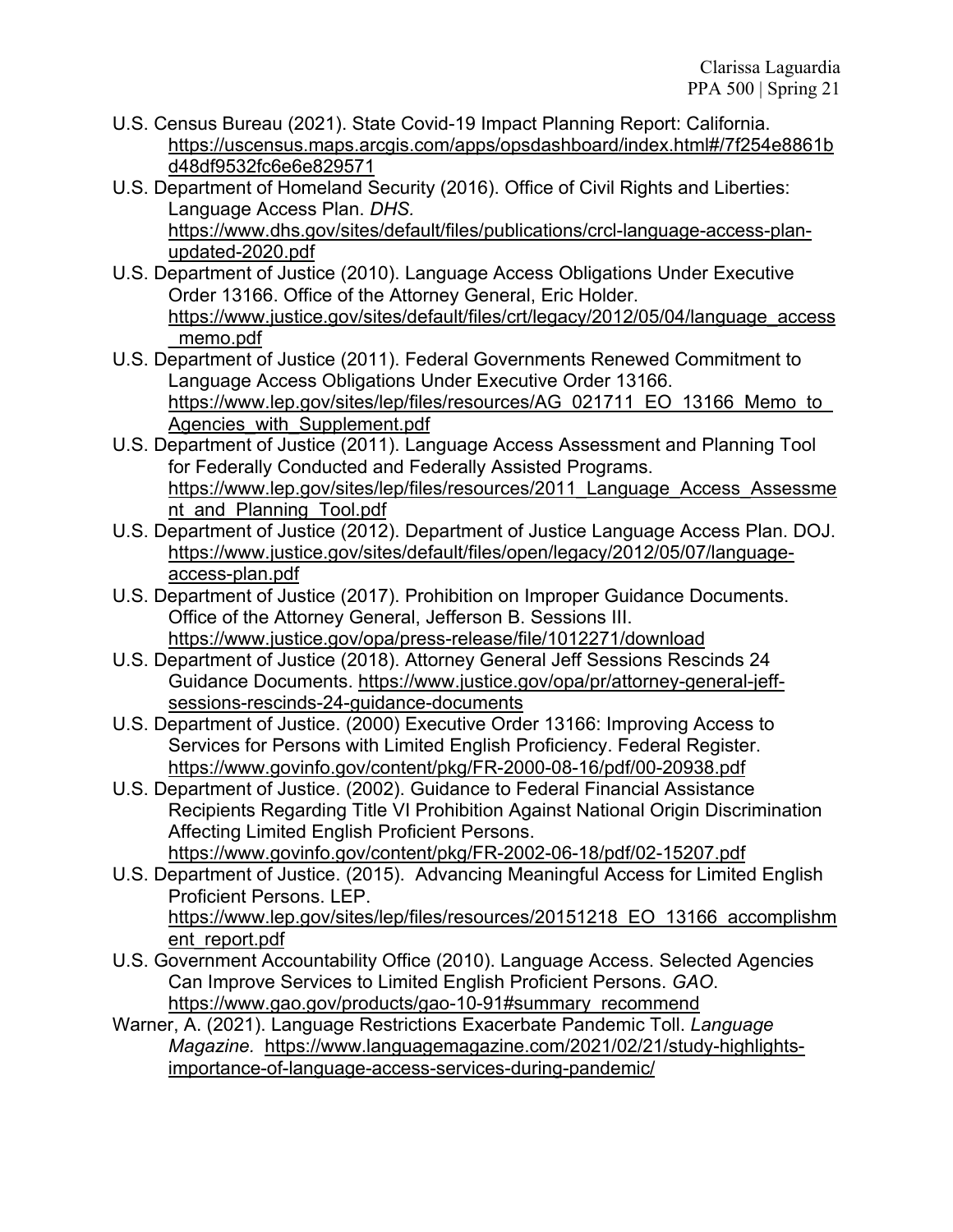Wu, S., Ridgely, M.S., Escarce, J. J., & Morales, L. S. (2007). Language Access Services for Latinos with Limited English Proficiency: Lessons Learned from Hablamos Juntos. *Journal of General Internal Medicine*: *JGIM, 22(S2),* 350-355. https://csus-

primo.hosted.exlibrisgroup.com/permalink/f/1047r1k/TN\_cdi\_proquest\_miscellan eous\_68427881

Youdelman, M. (2008). The Medical Tongue: U.S. Laws and Policies on Language Access. *Health Affairs*, 27(2), 424-433. https://csus-

primo.hosted.exlibrisgroup.com/permalink/f/1047r1k/TN\_cdi\_proquest\_miscellan eous\_70378134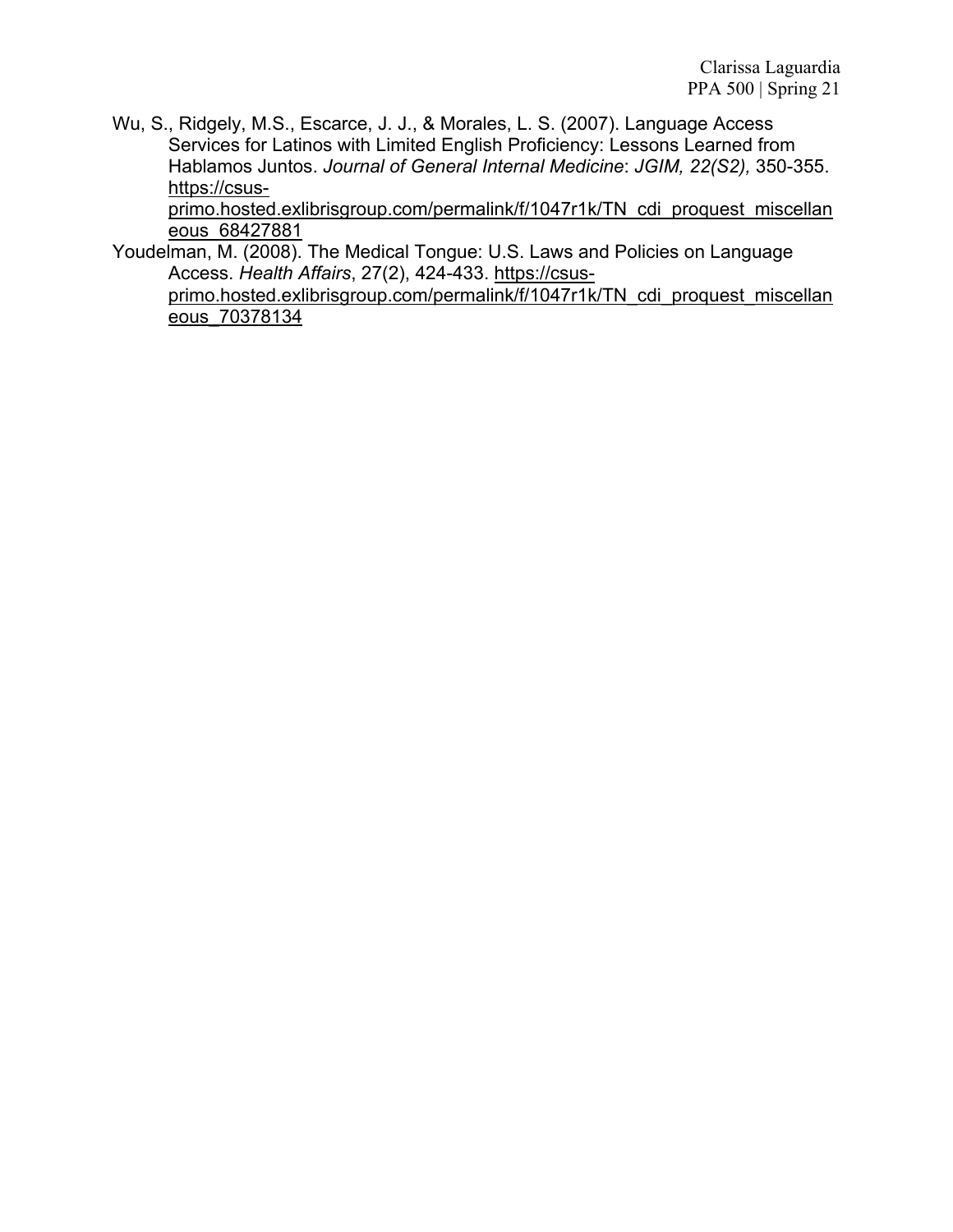# **APPENDIX A**

| <b>Table 2</b>                                                               | <b>Publications Reviewed for this Analysis</b>                                                                   |          |                                                                                                                                                                                                                                                                                                                                                                                                                                                                                                                                                                                                                                                                                                                                                                                                                                                                                                                                                                                                                                                 |
|------------------------------------------------------------------------------|------------------------------------------------------------------------------------------------------------------|----------|-------------------------------------------------------------------------------------------------------------------------------------------------------------------------------------------------------------------------------------------------------------------------------------------------------------------------------------------------------------------------------------------------------------------------------------------------------------------------------------------------------------------------------------------------------------------------------------------------------------------------------------------------------------------------------------------------------------------------------------------------------------------------------------------------------------------------------------------------------------------------------------------------------------------------------------------------------------------------------------------------------------------------------------------------|
|                                                                              |                                                                                                                  |          |                                                                                                                                                                                                                                                                                                                                                                                                                                                                                                                                                                                                                                                                                                                                                                                                                                                                                                                                                                                                                                                 |
| <b>Publisher/Journal</b>                                                     | <b>Type</b>                                                                                                      | Year     | <b>Title/Description</b>                                                                                                                                                                                                                                                                                                                                                                                                                                                                                                                                                                                                                                                                                                                                                                                                                                                                                                                                                                                                                        |
| <b>City/County of San</b><br><b>Francisco</b>                                | County and<br>City Gov                                                                                           | 2021     | 2021 Language Access in San Francisco Summary Report                                                                                                                                                                                                                                                                                                                                                                                                                                                                                                                                                                                                                                                                                                                                                                                                                                                                                                                                                                                            |
| <b>California Government</b><br>Code                                         | Cal Gov<br><b>Code 7290</b><br>et seq<br>Title 2. [8000<br>$-22980$ ].<br>Article 9.5.<br>$[11135 -$<br>11139.8] | Multiple | Dymally-Alatorre<br>Discrimination                                                                                                                                                                                                                                                                                                                                                                                                                                                                                                                                                                                                                                                                                                                                                                                                                                                                                                                                                                                                              |
| <b>California Election Code</b>                                              | $[14000 -$<br>14443],<br>Chapter 3                                                                               | 1994     | Election day procedures                                                                                                                                                                                                                                                                                                                                                                                                                                                                                                                                                                                                                                                                                                                                                                                                                                                                                                                                                                                                                         |
| <b>California Assembly Bills</b>                                             | <b>CA Policy</b>                                                                                                 | Various  | AB 1531, 3179, 2253, 1376, 305, 2408                                                                                                                                                                                                                                                                                                                                                                                                                                                                                                                                                                                                                                                                                                                                                                                                                                                                                                                                                                                                            |
| <b>California Senate Bills</b>                                               | <b>CA Policy</b>                                                                                                 | 2001     | SB 987, SB450                                                                                                                                                                                                                                                                                                                                                                                                                                                                                                                                                                                                                                                                                                                                                                                                                                                                                                                                                                                                                                   |
| CA Census 2020 Office                                                        | <b>State</b><br>Government                                                                                       | 2019     | Language and Communication Access Plan<br>Language and Communication Access Standards                                                                                                                                                                                                                                                                                                                                                                                                                                                                                                                                                                                                                                                                                                                                                                                                                                                                                                                                                           |
| <b>U.S. Department of</b><br><b>Justice, Civil Rights</b><br><b>Division</b> | <b>Federal Gov</b>                                                                                               | 2000     | Executive Order 13166: Improving Access to Services for Persons with<br><b>Limited English Proficiency</b>                                                                                                                                                                                                                                                                                                                                                                                                                                                                                                                                                                                                                                                                                                                                                                                                                                                                                                                                      |
| <b>U.S. Department of</b><br><b>Justice, Civil Rights</b><br><b>Division</b> | Federal Gov.                                                                                                     | 2002     | Guidance to Federal Financial Recipients regarding Title VI Prohibition<br>against national origin discrimination affecting limited English proficient<br>persons                                                                                                                                                                                                                                                                                                                                                                                                                                                                                                                                                                                                                                                                                                                                                                                                                                                                               |
| <b>U.S. Department of</b><br>Justice, Civil Rights<br><b>Division</b>        | Fed Gov                                                                                                          | 2011     | Language Access Assessment and Planning Tool for Federally Conducted<br>and Federally Assisted Programs<br>Department of Justice Language Access Plan<br>Language Access Obligations Under Executive Order 13166. Office of the<br>Attorney General, Eric Holder.<br>Federal Governments Renewed Commitment to Language Access<br><b>Obligations Under Executive Order 13166</b><br>Language Access Assessment and Planning Tool for Federally Conducted<br>and Federally Assisted Programs.<br>Prohibition on Improper Guidance Documents. Office of the Attorney<br>General, Jefferson B. Sessions III.<br>Attorney General Jeff Sessions Rescinds 24 Guidance Documents.<br>Executive Order 13166: Improving Access to Services for Persons with<br>Limited English Proficiency<br>Guidance to Federal Financial Assistance Recipients Regarding Title VI<br>Prohibition Against National Origin Discrimination Affecting Limited English<br>Proficient Persons.<br>Advancing Meaningful Access for Limited English Proficient Persons. LEP. |
| U.S. Office of Gov.<br><b>Accountability</b>                                 | Federal                                                                                                          | 2010     | Language Access. Selected Agencies Can Improve Services to Limited<br><b>English Proficient Persons.</b>                                                                                                                                                                                                                                                                                                                                                                                                                                                                                                                                                                                                                                                                                                                                                                                                                                                                                                                                        |
| <b>U.S. Census Bureau</b>                                                    | Federal                                                                                                          | Various  | Voting Rights Act Amendments of 2006, Determinations Under Section 203<br>Census Bureau Reports at Least 350 Languages Spoken in U.S. Homes                                                                                                                                                                                                                                                                                                                                                                                                                                                                                                                                                                                                                                                                                                                                                                                                                                                                                                     |

# *Description of Publications for Meta-Analysis*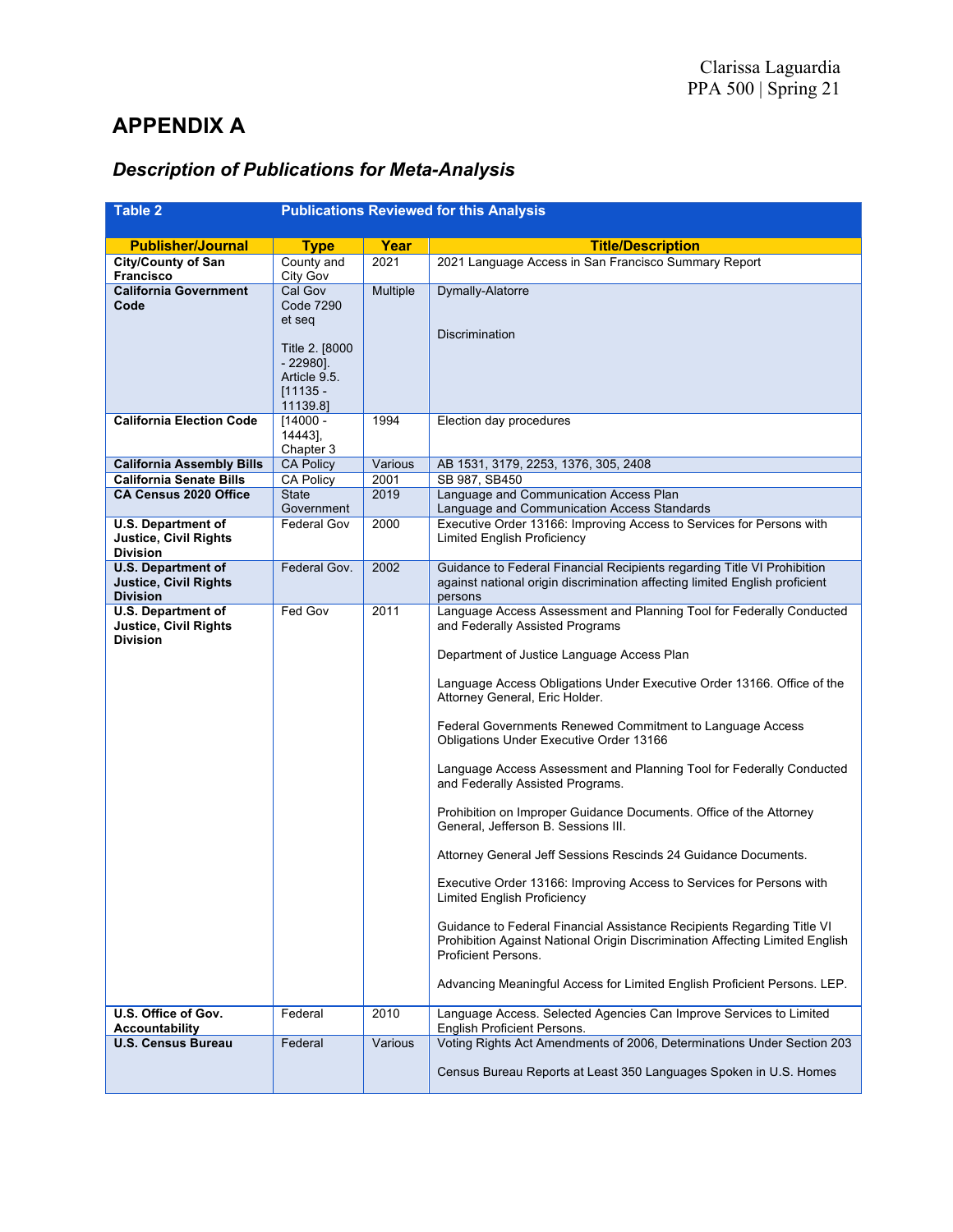|                                                                                                                     |                                         |         | ACS 5-Year Estimates - Public Use Microdata Sample: Languages other<br>than English spoken at home.                                                                                                                                                                                |
|---------------------------------------------------------------------------------------------------------------------|-----------------------------------------|---------|------------------------------------------------------------------------------------------------------------------------------------------------------------------------------------------------------------------------------------------------------------------------------------|
|                                                                                                                     |                                         |         | State Covid-19 Impact Planning Report: California.                                                                                                                                                                                                                                 |
|                                                                                                                     |                                         |         | Office of Civil Rights and Liberties: Language Access Plan                                                                                                                                                                                                                         |
|                                                                                                                     |                                         |         | Section 203 Language Provisions of the Voting Rights Act.                                                                                                                                                                                                                          |
|                                                                                                                     |                                         |         | Language other than English Spoken at Home, percent of persons age 5<br>years+, 2015-2019.                                                                                                                                                                                         |
| <b>Institute for Local</b><br>Government                                                                            | Non-partisan<br>research<br>institution | 2011    | Language Access laws and legal issues: A local official's guide                                                                                                                                                                                                                    |
| <b>Interagency Language</b><br><b>Roundtable</b>                                                                    | Non-Partisan<br>research<br>institution | n.d.    | Interagency language roundtable skill level descriptions for competence in<br>intercultural communication.                                                                                                                                                                         |
| <b>Migration Policy Institute</b>                                                                                   | Non-Partisan<br>research<br>institution | n.d.    | Language Access: Translation and Interpretation Policies and Practices<br>project, created to assist local government administrators, policymakers,<br>and others who are looking for ways to provide high-quality and cost-<br>effective translation and interpretation services. |
| <b>California Department of</b><br><b>Healthcare Services</b>                                                       | Medical                                 | 2014    | Frequency of Threshold Language Speakers in the Medi-Cal Population by<br>County for December 2013.                                                                                                                                                                                |
| <b>Roundtable on Health</b><br>Literacy                                                                             | Medical                                 | 2016    | Integrating health literacy, cultural competence, and language access<br>services: Workshop summary.                                                                                                                                                                               |
|                                                                                                                     |                                         | 2018    | A proposed framework for integration of quality performance measures for<br>health literacy, cultural competence, and language access services:<br>Proceedings of a workshop.                                                                                                      |
| International Journal of<br><b>Health Policy and</b><br><b>Management</b>                                           | Medical                                 | 2014    | Creating a safe, high-quality healthcare system for all: Meeting the needs<br>of limited English proficient populations; Comment on "Patient safety and<br>healthcare quality: The case for language access"                                                                       |
| <b>People to People Health</b><br>Foundation, Inc.                                                                  | Medical                                 | 2020    | Racial/Ethnic Differences in COVID-19 Screening, Hospitalization, and<br>Mortality in Southwest Wisconsin.                                                                                                                                                                         |
| <b>Rand Corporation and</b><br><b>Division of General</b><br><b>Internal Medicine and</b><br><b>Health Services</b> | Medical                                 | 2007    | Language Access Services for Latinos with Limited English Proficiency:<br>Lessons Learned from Hablamos Juntos                                                                                                                                                                     |
| Research, UCLA<br><b>National Health Law</b><br>Program                                                             | Medical                                 | 2008    | The Medical Tongue: U.S. Laws and Policies on Language Access                                                                                                                                                                                                                      |
| <b>International Journal of</b><br><b>Health Policy and</b><br><b>Management</b>                                    | Medical                                 | 2014    | Creating a safe, high-quality healthcare system for all: Meeting the needs<br>of limited English proficient populations                                                                                                                                                            |
| <b>Division of Internal</b><br><b>Medicine, San Francisco</b><br><b>General Hospital, UCSF</b>                      | Medical                                 | 2007    | The legal framework for language access in healthcare settings: Title VI<br>and Beyond                                                                                                                                                                                             |
| <b>Annals of Epidemiology</b>                                                                                       | Medical                                 | 2020    | Risk for COVID-19 infection and death among Latinos in the United States:<br>Examining heterogeneity in transmission dynamics.                                                                                                                                                     |
| American Journal of<br><b>Public Health</b>                                                                         | Medical                                 | 2013    | Spanish Language Community Based Mental health treatment programs,<br>policy required language assistance programming, and mental health<br>treatment access among Spanish speaking clients                                                                                        |
| <b>Judicial Council of</b><br>California                                                                            | Legal                                   | Various | 2020 Language Need and Interpreter Use Study                                                                                                                                                                                                                                       |
|                                                                                                                     |                                         |         | Fact Sheet: Language Access                                                                                                                                                                                                                                                        |
|                                                                                                                     |                                         |         | <b>California Tribal Communities</b>                                                                                                                                                                                                                                               |
|                                                                                                                     |                                         |         | Trial Courts: Enhancing Language Access Services for Limited-English-<br><b>Proficiency Court Users</b>                                                                                                                                                                            |
|                                                                                                                     |                                         |         | Strategic Plan for Language Access in CA: Executive Summary                                                                                                                                                                                                                        |
|                                                                                                                     |                                         |         | Strategic Plan for Language Access in CA: Full Report.                                                                                                                                                                                                                             |
|                                                                                                                     |                                         |         | Court Language Access Survey Report: Language Access Services<br>Program Center for Families, Children, and the Courts.                                                                                                                                                            |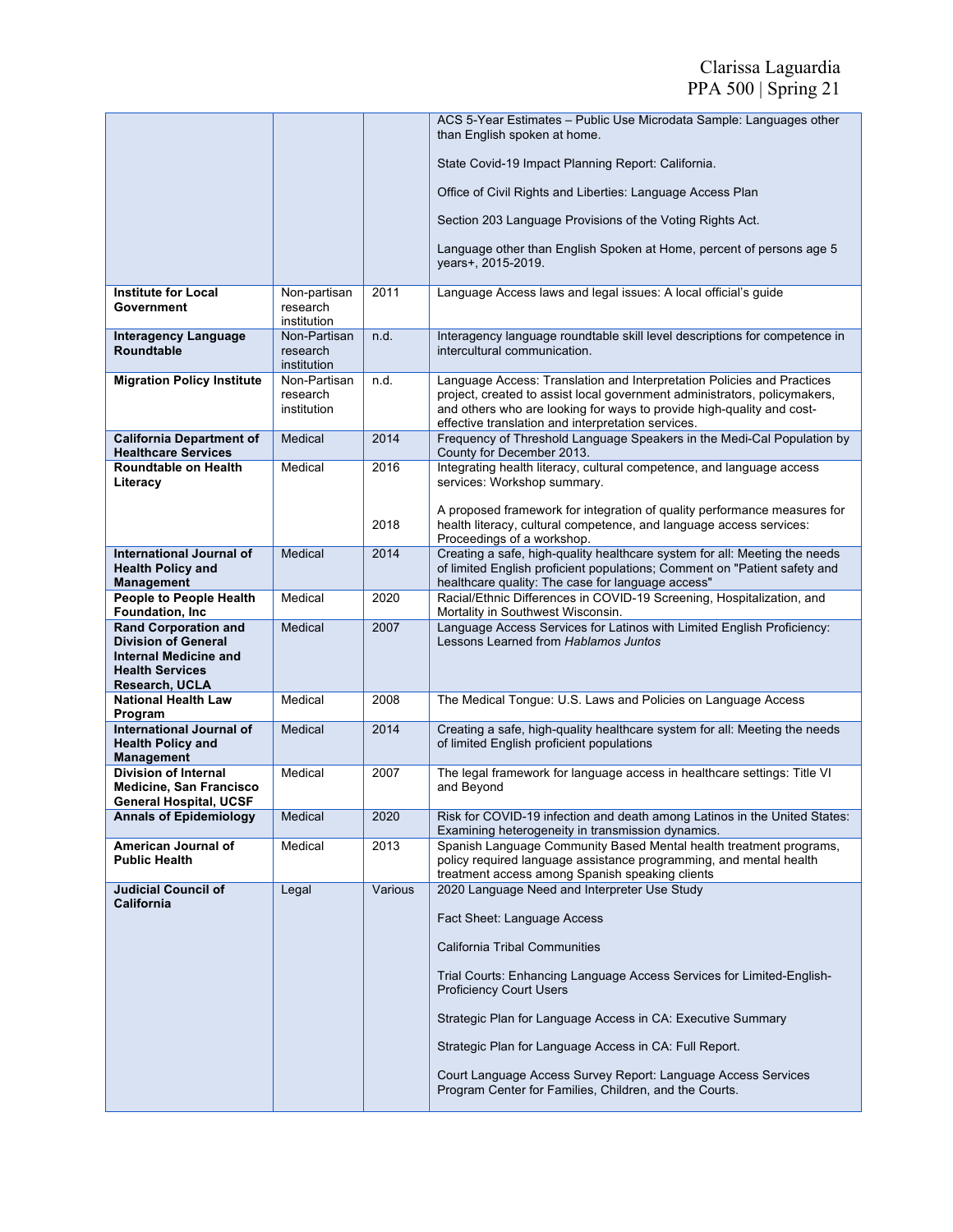| <b>California Commission</b><br>on Access to Justice | Legal             | 2015    | Executive Summary: Language Barriers to Justice in California                                                                                  |
|------------------------------------------------------|-------------------|---------|------------------------------------------------------------------------------------------------------------------------------------------------|
| <b>Legal Aid Foundation of</b>                       | Legal             | 2017    | Client Language Access Rights.                                                                                                                 |
| <b>Los Angeles</b>                                   |                   |         |                                                                                                                                                |
| <b>UC Berkeley Greater</b><br><b>Good Magazine</b>   | Academic          | 2017    | How Diversity Makes Us Smarter, Science Based Insights for a Meaningful<br>Life.                                                               |
| California Dept. of Ed                               | Academic          | n.d.    | Local Control and Accountability Plan (LCAP)                                                                                                   |
| <b>UC Davis Western Center</b>                       | Academic          | 2018    | Not Everyone Speaks Spanish! The Need for Indigenous Language                                                                                  |
| for Agricultural Health                              |                   |         | Interpreters in California's Agricultural Workforce.                                                                                           |
| and Safety                                           |                   |         |                                                                                                                                                |
| <b>Industry Specific</b><br><b>Organizations</b>     | Other<br>relevant | Various | American Translators Association                                                                                                               |
|                                                      | sources           |         | Certification Commission for Healthcare interpreters                                                                                           |
|                                                      |                   |         |                                                                                                                                                |
|                                                      |                   |         | The Benefits of the National Board of Certification for Medical Interpreters<br>Programs                                                       |
|                                                      |                   |         | National Standards of Practice for Interpreters in Health Care                                                                                 |
| <b>Non-Profit</b>                                    | Advocacy          | Various | Asian Americans Advancing Justice                                                                                                              |
|                                                      |                   |         | Census Director Identifies Jurisdictions that Must Provide Language<br>Assistance under Section 203 of Voting Rights Act.                      |
|                                                      |                   |         | Election Officials' Guide to Providing Language Access in Elections.                                                                           |
|                                                      |                   |         | CA Partnership to End Domestic Violence Making Services Accessible to<br>Limited English Proficiency, Deaf & Hard of Hearing DV Survivors.     |
|                                                      |                   |         | <b>Health Access</b><br>Providing Care Across Cultural Barriers                                                                                |
|                                                      |                   |         | Center for Participatory Change: Language Justice Curriculum                                                                                   |
|                                                      |                   |         | <b>Chinese for Affirmative Action</b><br>The Language Access Network of San Francisco                                                          |
|                                                      |                   |         | San Joaquin Valley Health Fund<br>San Joaquin Valley Latino Immigrants: Implications of Survey Findings for<br><b>Census 2020.</b>             |
|                                                      |                   |         | The California Endowment and California Rural Legal Assistance:<br>California's Indigenous Farmworkers.                                        |
|                                                      |                   |         | National Center for Farmworker Health: Indigenous Agricultural Workers.<br>Refugee Health Technical Assistance Center. (n.d.) Language Access. |
| <b>News Articles</b>                                 | <b>News</b>       | Various | The Sacramento Bee<br>Californians speak more than 200 languages. Not everybody gets the<br>COVID facts they need                              |
|                                                      |                   |         | <b>TNW</b><br>People in Sweden are using Duolingo to learn Swedish.                                                                            |
|                                                      |                   |         | Health Affairs: Language, Culture, And Medical Tragedy: The Case of<br><b>Willie Ramirez</b>                                                   |
|                                                      |                   |         | The Guardian: The power of framing: It's not what you say, it's how you say<br>it.                                                             |
|                                                      |                   |         | U.S. News: Language Access Issues a Barrier During COVID-19                                                                                    |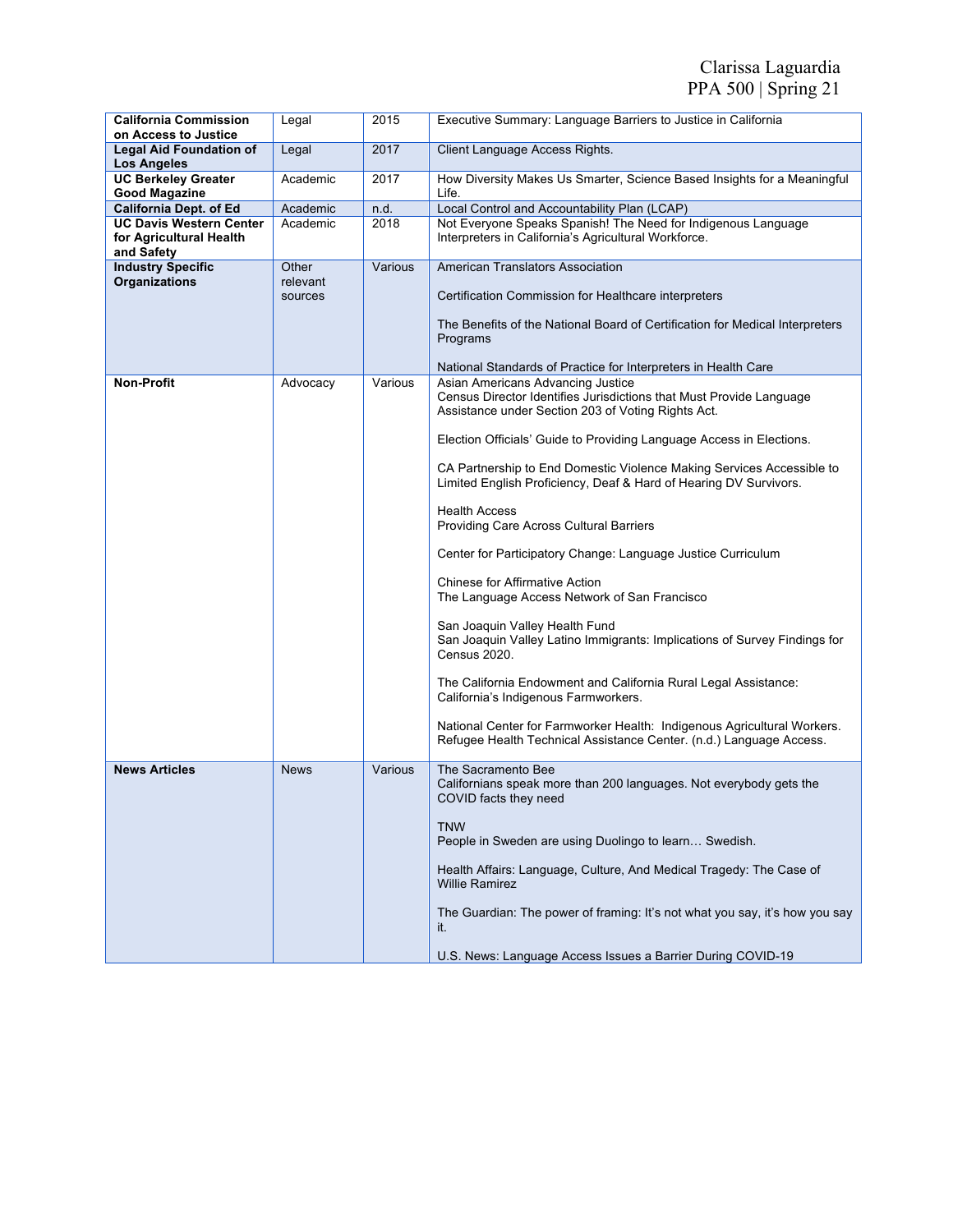# **APPENDIX B**

# *The Most Common Laws Governing Language Access in California and the U.S.*

- *United States:*
	- o *"No person in the United States shall, on the ground of race, color, or national origin, be excluded from participation in, be denied the benefits of, or be subjected to discrimination under any program or activity receiving Federal financial assistance."* Title VI of the Civil Rights Act of 1964
	- o "*Whenever any State or political subdivision [covered by the section] provides registration or voting notices, forms, instructions, assistance, or other materials or information relating to the electoral process, including ballots, it shall provide them in the language of the applicable minority group as well as in the English language*." Section 203 of the Voting Rights Act of 1965
- *California:*
	- o *"No person in the State of California shall, on the basis of sex, race, color, religion, ancestry, national origin, ethnic group identification, age, mental disability, physical disability, medical condition, genetic information, marital status, or sexual orientation, be unlawfully denied full and equal access to the benefits of, or be unlawfully subjected to discrimination under, any program or activity that is conducted, operated, or administered by the state or by any state agency, is funded directly by the state, or receives any financial assistance from the state."* California Government Code 11135 (a).
	- o "All materials explaining services available to the public shall be translated into the non-English languages spoken by a substantial number of the public… A 'substantial number of non-English speaking people' are members of a group who either do not speak English or cannot effectively communicate in English because it is not their native language, and who comprise 5 percent or more of the people statewide or any local office or facility of a state agency." California Government Code 7290-7299.8
	- $\circ$  In determining if it is appropriate to provide the election materials in Spanish or other languages, the Secretary of State shall determine the number of residents of voting age in each county and precinct who are members of a single language minority, and who lack sufficient skills in English to vote without assistance. If the number of these residents equals 3 percent or more of the voting-age residents of a particular county or precinct, or if interested citizens or organizations provide the Secretary of State with information that gives the Secretary of State sufficient reason to believe a need for the furnishing of facsimile ballots…" California Election Code 14201, b(1)